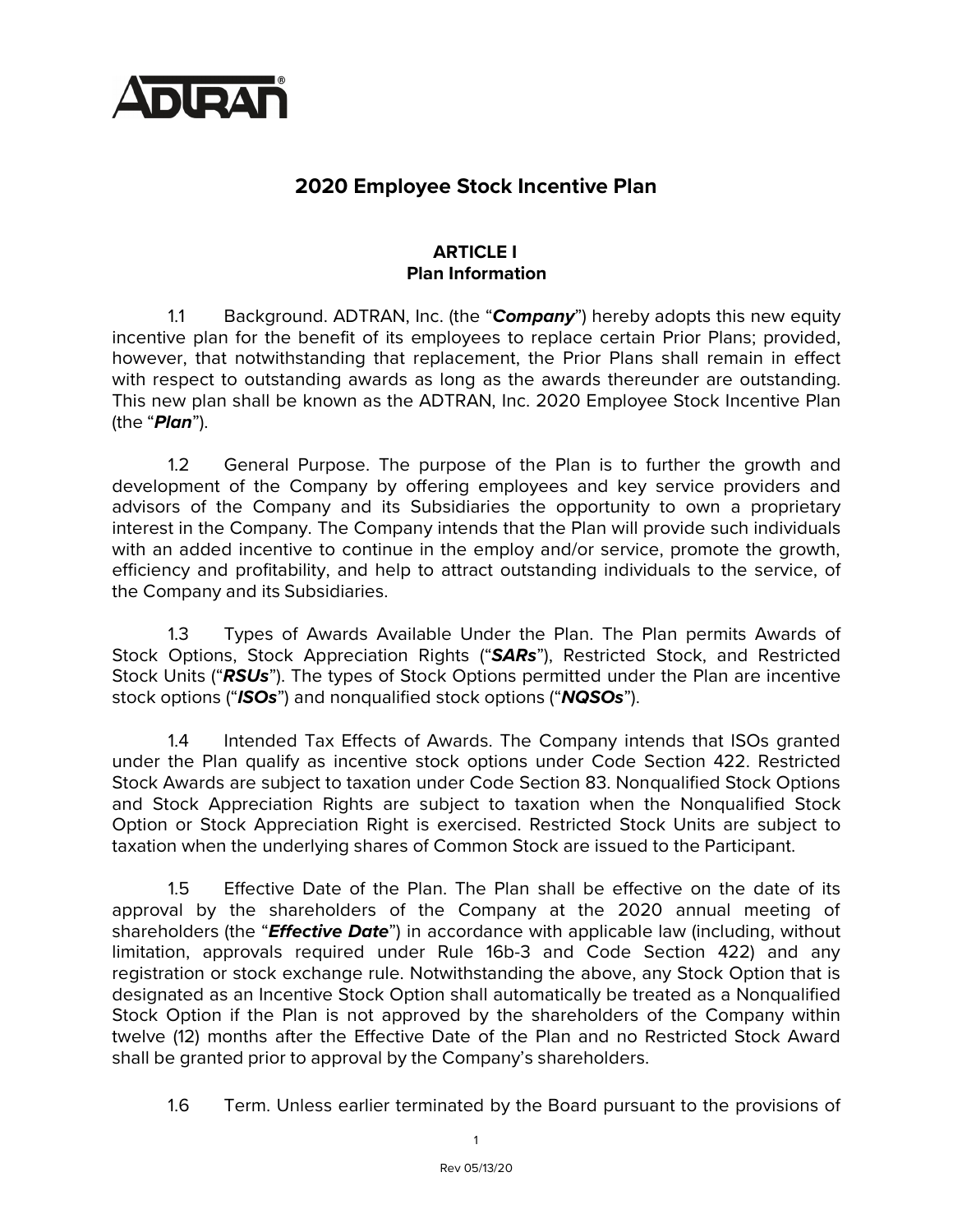

Article IX hereof, the Plan shall remain in effect until the tenth  $(10<sup>th</sup>)$  anniversary of the Effective Date; provided, however, that notwithstanding its termination, the Plan shall remain in effect with respect to outstanding Awards as long as any Awards are outstanding.

1.7 Operation, Administration and Definitions. The operation and administration of the Plan are subject to the provisions of this Plan document. Capitalized terms used in the Plan are defined in Article II below or may be defined within the Plan.

1.8 Legal Compliance. The Plan is intended to comply with (a) the requirements for ISOs under Code Section 422, (b) Code Section 409A, to the extent any Awards are treated as nonqualified deferred compensation under Code Section 409A, and (c) the exemption of Awards under the provisions of Rule 16b-3.

### **ARTICLE II Plan Definitions**

The following words and phrases as used in this Plan shall have the meanings set forth in this Article unless a different meaning is clearly required by the context:

2.1 "*Affiliate*" means an entity that, directly or indirectly, controls, is controlled by, or is under common control with the Company, within the meaning of Rule 12b-2 of the Exchange Act.

2.2 "*Award*" means any award or benefit granted to Participant under the Plan, including, without limitation, the grant of Stock Options, Stock Appreciation Rights, Restricted Stock and/or Restricted Stock Units.

2.3 "*Award Agreement*" means the written (or electronic) agreement issued by the Company to the Participant that sets forth the terms and provisions of the Award granted under the Plan.

2.4 "*Base Value*" means the per share base price of a Stock Appreciation Right.

2.5 "*Beneficiary*" means, with respect to a Participant, the person(s) to whom the Participant's Award shall be transferred upon the Participant's death, determined as set forth in Section 10.1.

2.6 "*Board*" or "*Board of Directors*" means the Board of Directors of the Company.

2.7 "*Cause*" means, as defined in such Participant's employment, severance or similar agreement (if any) with the Company or an Affiliate if such an agreement exists as of the Participant's Separation from Service and contains a definition of cause (or a like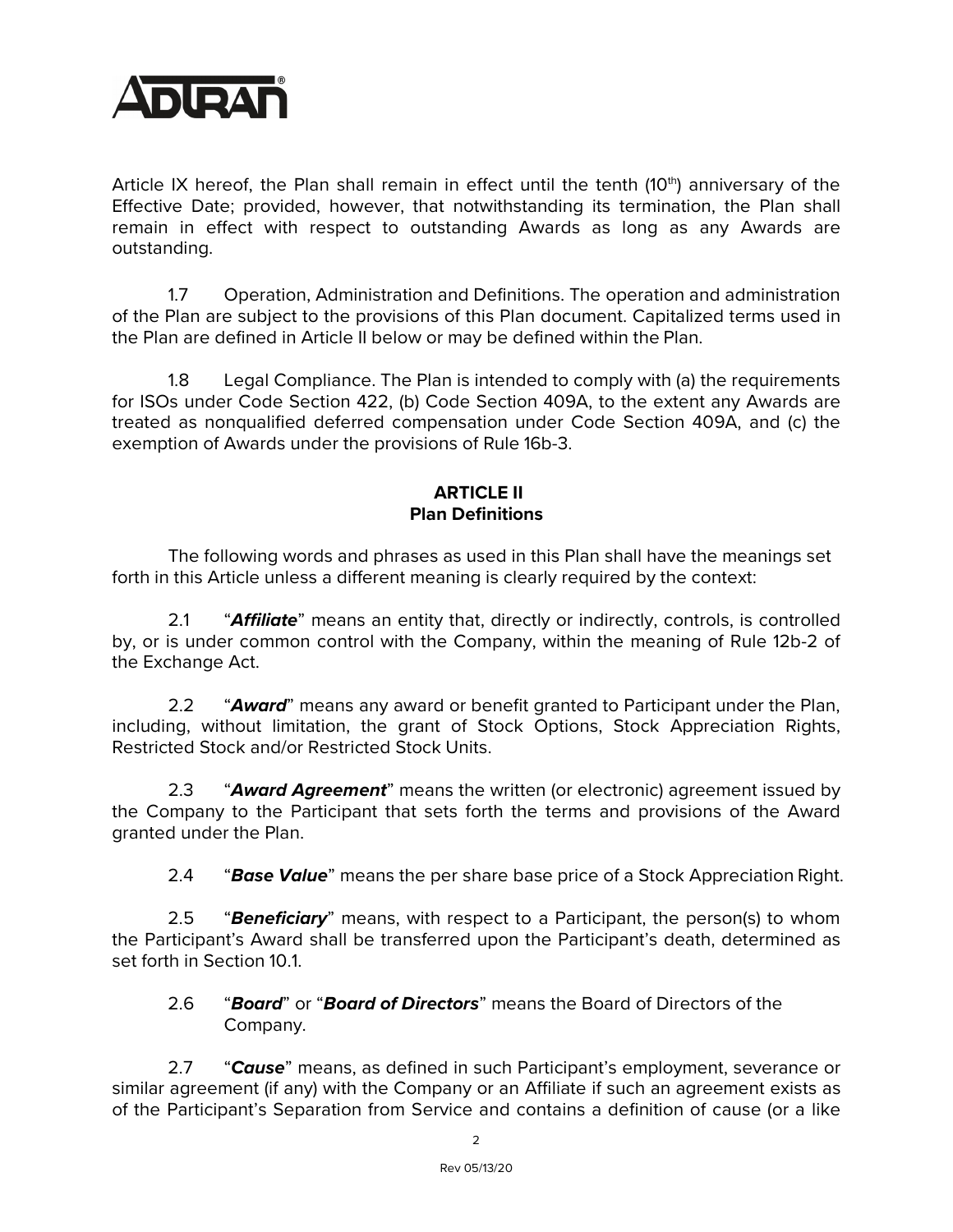

term) or, if no such agreement exists or such agreement does not contain a definition of cause (or a like term), then Cause means:

- (a) willful and continued failure to substantially perform his duties with the Company or any Affiliate within ten (10) business days after a written demand for substantial performance is delivered to the Participant which identifies the manner in which the Company or such Affiliate believes that the Participant has not substantially performed his duties;
- (b) unlawful or willful misconduct which is economically injurious to the Company or to any Affiliate;
- (c) commission of, or a plea of guilty or *nolo contendere* to, a felony charge (other than a traffic violation);
- (d) habitual drug or alcohol abuse that impairs the Participant's ability to perform the essential duties of his position;
- (e) an act of embezzlement or fraud;
- (f) competition with the business of the Company or an Affiliate, either directly or indirectly; or
- (g) a breach of any provision of any employment, confidentiality, intellectual property or non-competition agreement with the Company or an Affiliate, and to the extent curable, such breach is not cured by the Participant within ten (10) business days after a written notice is delivered to the Participant.

2.8 "*Change of Control*" means the occurrence of any of the following events on or after the Effective Date of this Plan:

(a) Change in Ownership. A change in the ownership of the Company occurs on the date that any one person, or more than one person acting as a group, acquires ownership of stock of the Company that, together with stock held by such person or group, constitutes more than fifty percent (50%) of the total fair market value or total voting power of the stock of the Company. However, if any one person or more than one person acting as a group, is considered to own more than fifty percent (50%) of the total fair market value or total voting power of the stock of the Company, the acquisition of additional stock by the same person or persons is not considered to cause a change in the ownership of the Company or to cause a change in the effective control of the Company (within the meaning of subsection

(b) below). An increase in the percentage of stock owned by any one person, or persons acting as a group, as a result of a transaction in which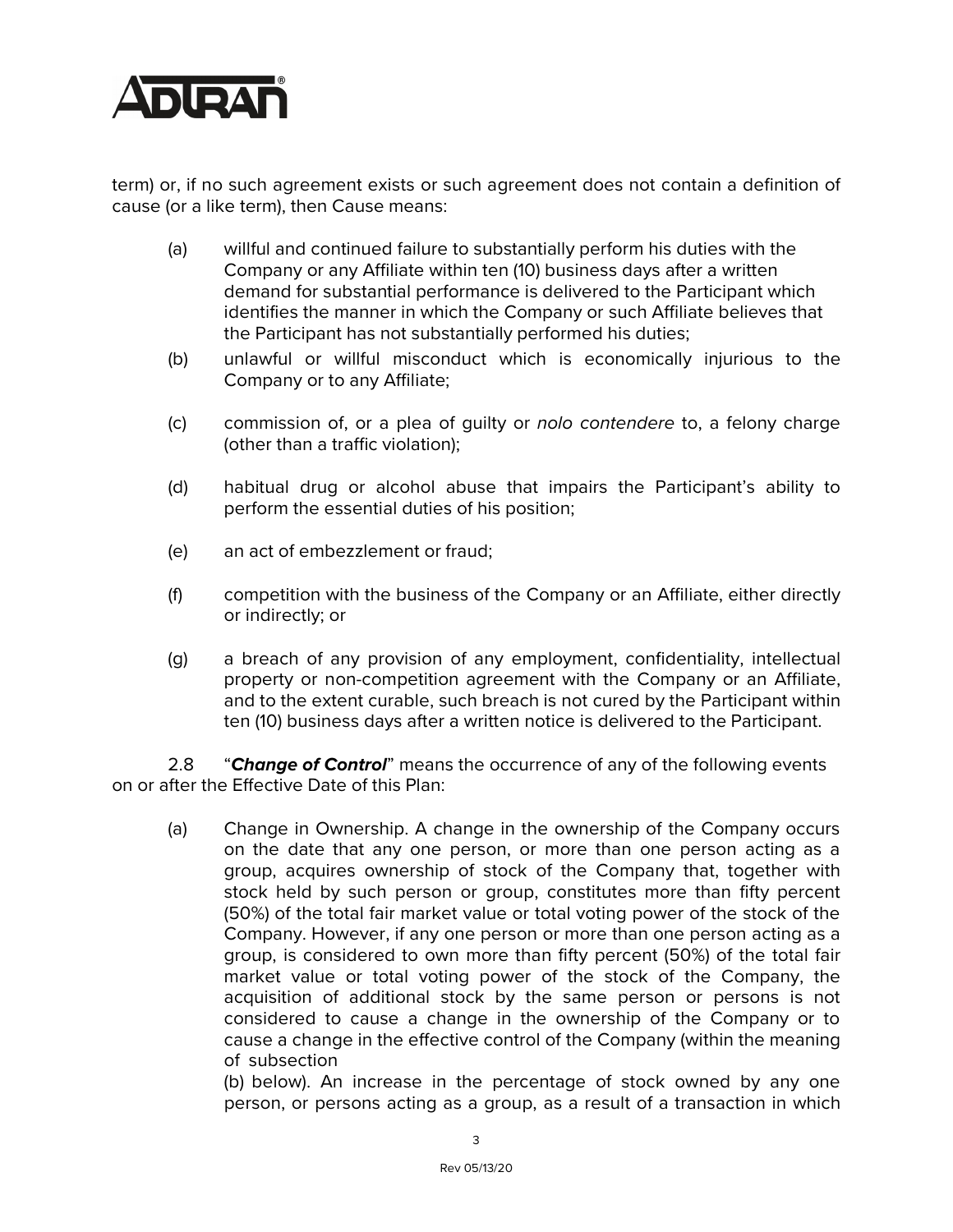

the Company acquires its stock in exchange for property, will be treated as an acquisition of stock for purposes of this Section. This applies only when there is a transfer of stock of the Company (or issuance of stock of the Company) and stock in the Company remains outstanding after the transaction.

- (b) Change in Effective Control. A change in the effective control of the Company occurs on the date that either: (1) any one person, or more than one person acting as a group, acquires (or has acquired during the twelve (12) month period ending on the date of the most recent acquisition by such person or persons) ownership of stock of the Company possessing thirtyfive percent (35%) or more of the total voting power of the stock of the Company; or (2) a majority of members of the Board is replaced during any twelve (12) month period by directors whose appointment or election is not endorsed by a majority of the members of the Board prior to the date of the appointment or election. A change in effective control may occur in any transaction in which either of the two corporations involved in the transaction has a Change of Control; or
- (c) Change in Ownership of a Substantial Portion of Assets. A change in the ownership of a substantial portion of the Company's assets shall occur on the date that any one person, or more than one person acting as a group, acquires (or has acquired during the twelve (12) month period ending on the date of the most recent acquisition by such person or persons) assets from the Company that have a total gross fair market value equal to or more than forty percent (40%) of the total gross fair market value of all of the assets of the Company immediately prior to such acquisition or acquisitions. For this purpose, gross fair market value means the value of the assets of the Company, or the value of the assets being disposed of, determined without regard to any liabilities associated with such assets.

Notwithstanding the foregoing, if it is determined that an Award hereunder is subject to Code Section 409A, the Company will not be deemed to have undergone a Change of Control unless the Company is deemed to have undergone a "change in ownership," a "change in effective control," or a "change in the ownership of a substantial portion of the assets," within the meaning of Code Section 409A.

2.9 "*Code*" means the Internal Revenue Code of 1986, as amended. A reference to any provision of the Code includes any regulations and formal guidance issued thereunder and any reference to any successor provision of the Code.

2.10 "*Committee*" means the committee appointed by the Board pursuant to Section

3.2 hereof to administer and interpret the Plan in accordance with Article III. The Committee shall (a) consist of two or more individuals each of whom shall be, to the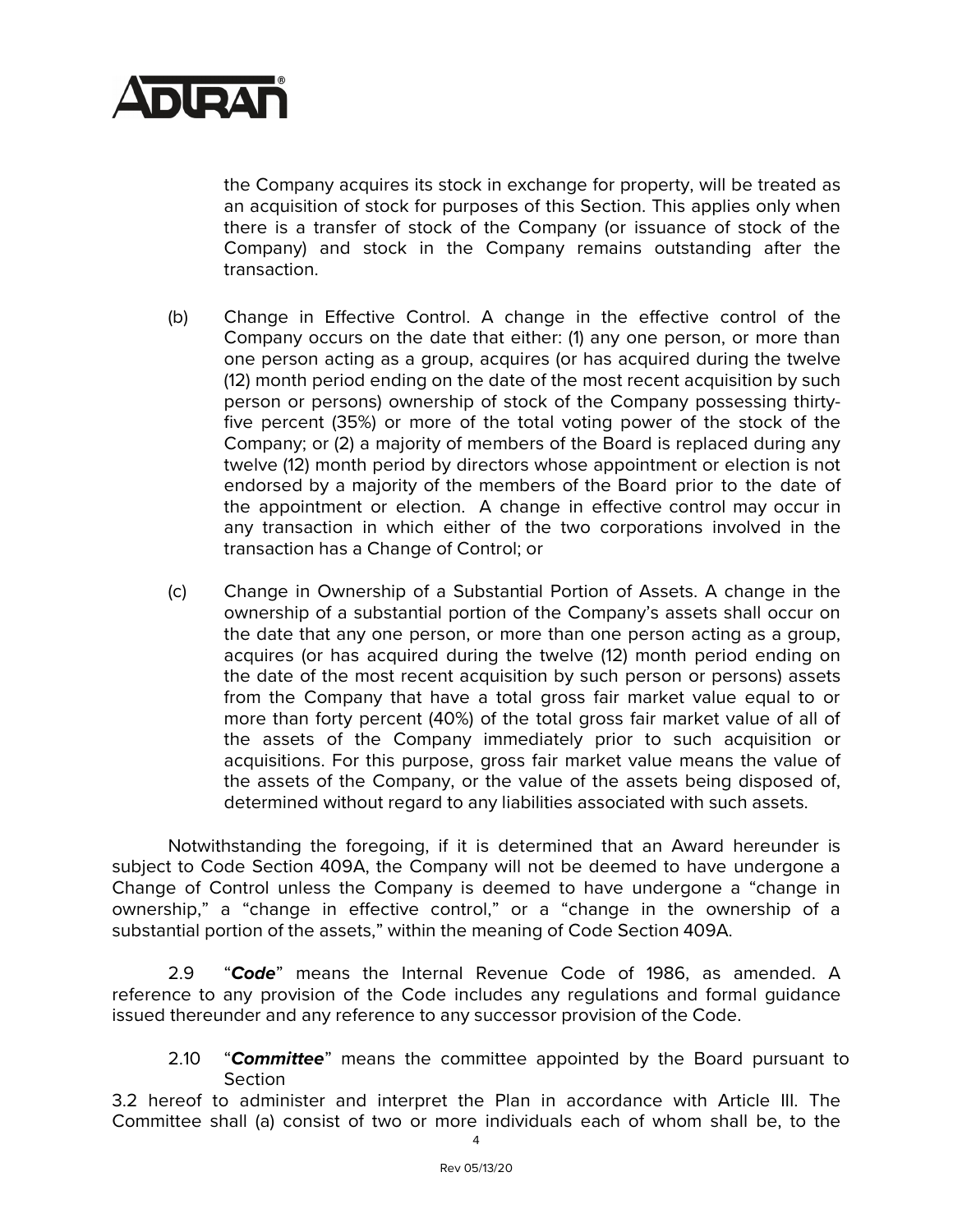

extent required by Rule 16b-3, a "non-employee director" as defined in Rule 16b-3, and (b) satisfy the applicable requirements of any stock exchange or national market system on which the Common Stock may then be listed.

2.11 "*Common Stock*" means the common stock of the Company, par value \$0.01 per

share.

2.12 "*Company*" means ADTRAN, Inc., a Delaware corporation, and any successor

thereto.

2.13 "*Disability*" means a Participant is unable to engage in any substantial gainful activity by reason of any medically-determinable physical or mental impairment which can be expected to result in death or which has lasted or can be expected to last for a continuous period of not less than twelve (12) months. A Participant shall be considered disabled only if he furnishes such proof of Disability as the Committee may reasonably require from time totime.

2.14 "*Effective Date*" means the effective date of this Plan, subject to shareholder approval as provided in Section 1.5.

2.15 "*Employee*" means any common law employee of the Company or a Subsidiary who is actively employed at the time the Award is made.

2.16 "*Exchange Act*" means the Securities Exchange Act of 1934, as amended.

2.17 "*Exercise Price*" means the purchase price of the shares of Common Stock underlying a Stock Option.

2.18 "*Fair Market Value*" of a share of Common Stock as of a date of determination means the following:

(a) Stock Listed and Shares Traded. If the Common Stock is listed and traded on a national securities exchange (as such term is defined by the Exchange Act) or on the NASDAQ National Market System on the date of determination, the Fair Market Value per share shall be the closing price of a share of the Common Stock on said national securities exchange or NASDAQ National Market System on the business day immediately preceding the date of determination. If the Common Stock is traded in the over-the-counter market, the Fair Market Value per share shall be the closing price of a share on the business day immediately preceding the date of determination.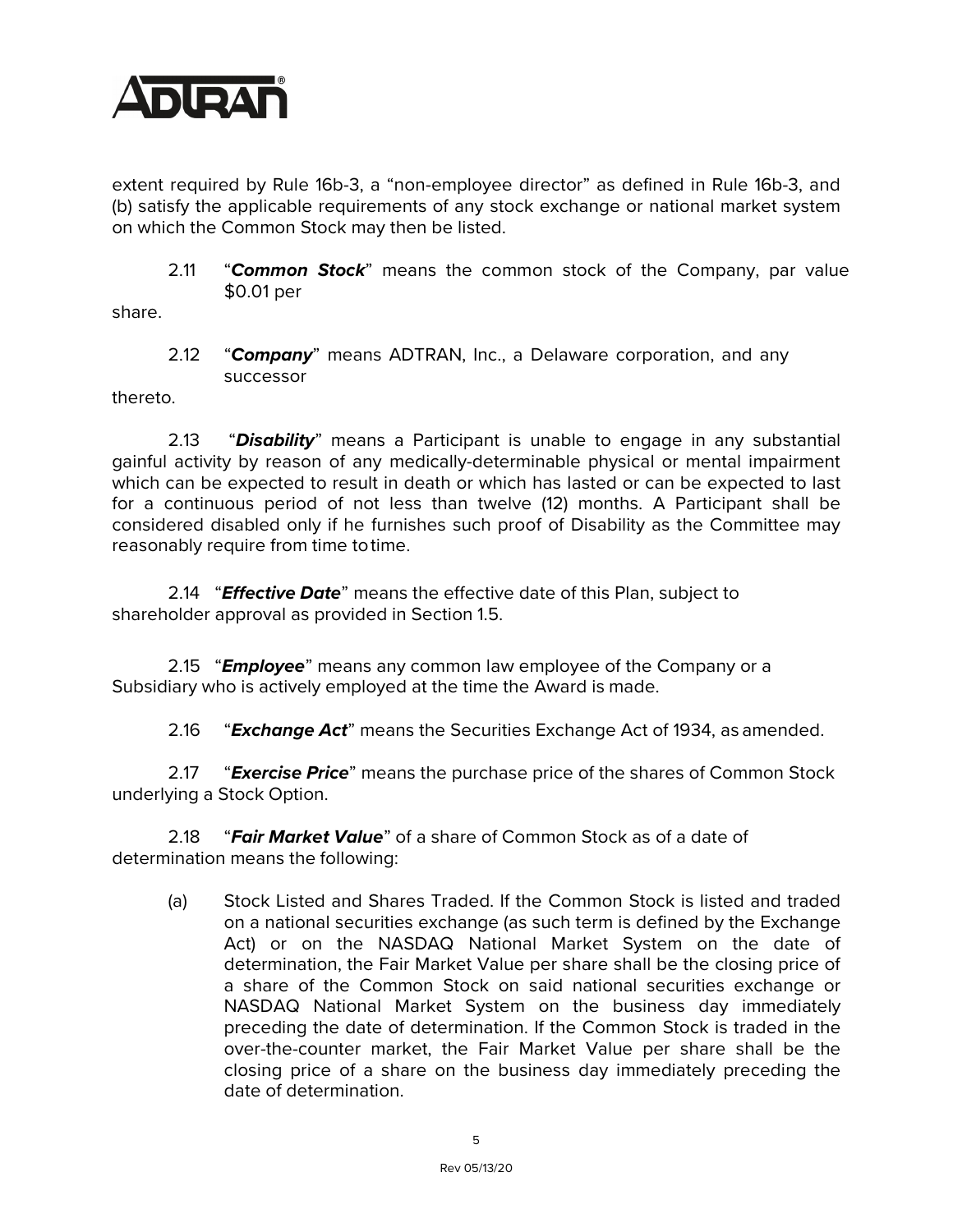

- (b) Stock Listed But No Shares Traded. If the Common Stock is listed on a national securities exchange or on the NASDAQ National Market System but no shares of the Common Stock are traded on the date of determination but there were shares traded on dates within a reasonable period before the date of determination, the Fair Market Value shall be the closing price of a share of the Common Stock on the most recent date before the date of determination. If the Common Stock is regularly traded in the over-the-counter market but no shares of the Common Stock are traded on the date of determination (or if records of such trades are unavailable or burdensome to obtain) but there were shares traded on dates within a reasonable period before the date of determination, the Fair Market Value shall be the average of the closing bid and asked prices of a share of the Common Stock on the most recent date before the date of determination on which trading occurred.
- (c) Stock Not Listed. If the Common Stock is not listed on a national securities exchange or on the NASDAQ National Market System and is not regularly traded in the over-the-counter market, then the Committee shall determine the Fair Market Value of the Common Stock in a manner consistent with the requirements of Code Section 409A, and in the case of an ISO, in compliance with Code Section 422.

In any event, the determination of Fair Market Value should be consistent with the requirements of Code Section 409A and in the case of an ISO, in compliance with Code Section 422. The Committee's determination of Fair Market Value, which shall be made pursuant to the foregoing provisions, shall be final and binding for all purposes of this Plan.

2.19 "*Family Member*" means a person who is a spouse, former spouse, child, stepchild, grandchild, parent, stepparent, grandparent, niece, nephew, mother-in-law, father-in- law, son-in-law, daughter-in-law, brother, sister, brother-in-law, or sister-in-law, including adoptive relationships, of the Participant, any person sharing the Participant's household (other than a tenant or employee), a trust in which any one or more of these persons have more than fifty percent (50%) of the beneficial interest, a foundation in which any one or more of these persons (or the Participant) control the management of assets, and any other entity in which one or more of these persons (or the Participant) own more than fifty percent (50%) of the voting interests.

2.20 "*Incentive Stock Option*" or "*ISO*" means an option to purchase shares of Common Stock that is granted under Article VI hereof, designated as an incentive stock option, and intended to meet the requirements of Code Section 422.

2.21 "*Nonqualified Stock Option*" or "*NQSO*" means an option to purchase shares of Common Stock that is granted under Article VI hereof and not an incentive stock option within the meaning of Code Section 422.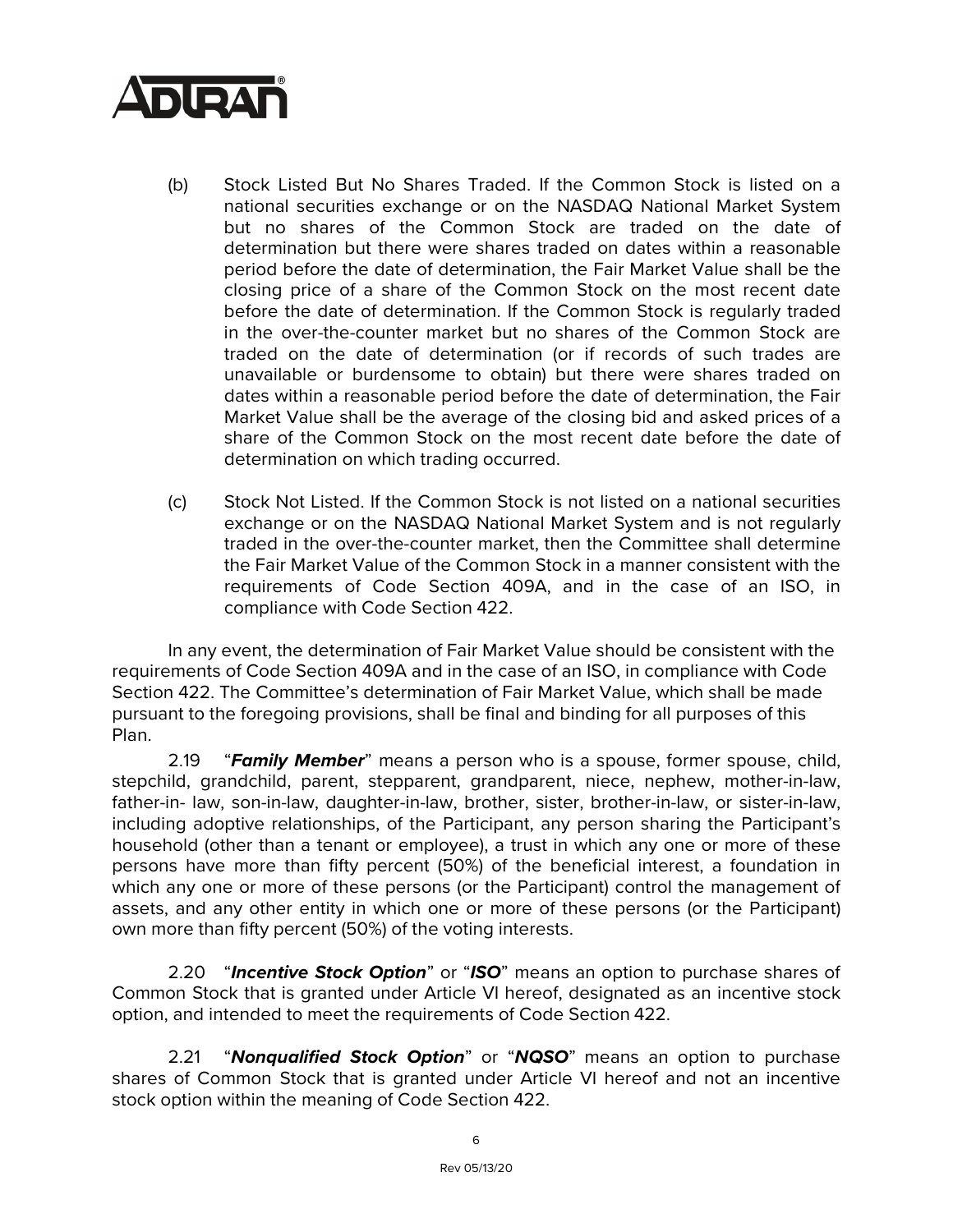

2.22 "*Officer*" means "officer" as defined in Rule 16a-1(f) under Section 16(a) of the Exchange Act.

2.23 "*Participant*" means an individual who has been selected to receive an Award, or with respect to whom an Award is outstanding, under the Plan.

2.24 "*Performance Measures*" means any one or more of the criteria or measurements by which specific performance goals may be established and performance may be measured, as determined by the Committee, in its discretion. Performance Measures may include any one or more of the following: (a) earnings before all or any taxes ("EBT"); (b) earnings before all or any of interest expense, taxes, depreciation and amortization ("EBITDA"); (c) earnings before all or any of interest expense, taxes, depreciation, amortization and rent ("EBITDAR"); (d) earnings before all or any of interest expense and taxes ("EBIT"); (e) net earnings; (f) net income;

(g) operating income or margin; (h) earnings per share; (i) growth; (j) return on shareholders' equity; (k) capital expenditures; (l) expenses and expense ratio management; (m) return on investment; (n) improvements in capital structure; (o) profitability of an identifiable business unit or product; (p) profit margins; (q) stock price; (r) market share; (s) revenues; (t) costs; (u) cash flow; (v) working capital; (w) return on assets; (x) economic value added; (y) industry indices;

(z) peer group performance; (aa) regulatory ratings; (bb) asset quality; (cc) gross or net profit; (dd) net sales; (ee) total shareholder return; (ff) sales (net or gross) measured by product line, territory, customers or other category; (gg) earnings from continuing operations; (hh) net worth;

(ii) levels of expense, cost or liability by category, operating unit or any other delineation; (jj) non-GAAP operating income; (kk) adjusted EBIT, and (ll) any other criteria or measurement approved by the Committee. Performance Measures may relate to the Company and/or one or more of its Affiliates, one or more of its divisions or units or any combination of the foregoing, on a consolidated or nonconsolidated basis, and may be applied on an absolute basis or be relative to one or more peer group companies or indices, or any combination thereof, all as the Committee determines.

2.25 "*Plan*" means this ADTRAN, Inc. 2020 Employee Stock Incentive Plan.

- 2.26 "*Prior Plans*" means the:
	- (a) ADTRAN, Inc. 1986 Employee Incentive Stock Option Plan (expired on February 14, 1996);
	- (b) ADTRAN, Inc. 1996 Employees Incentive Stock Option Plan (expired on February 14, 2006);
	- (c) ADTRAN, Inc. 2006 Employee Stock Incentive Plan (expired on January 23, 2016); and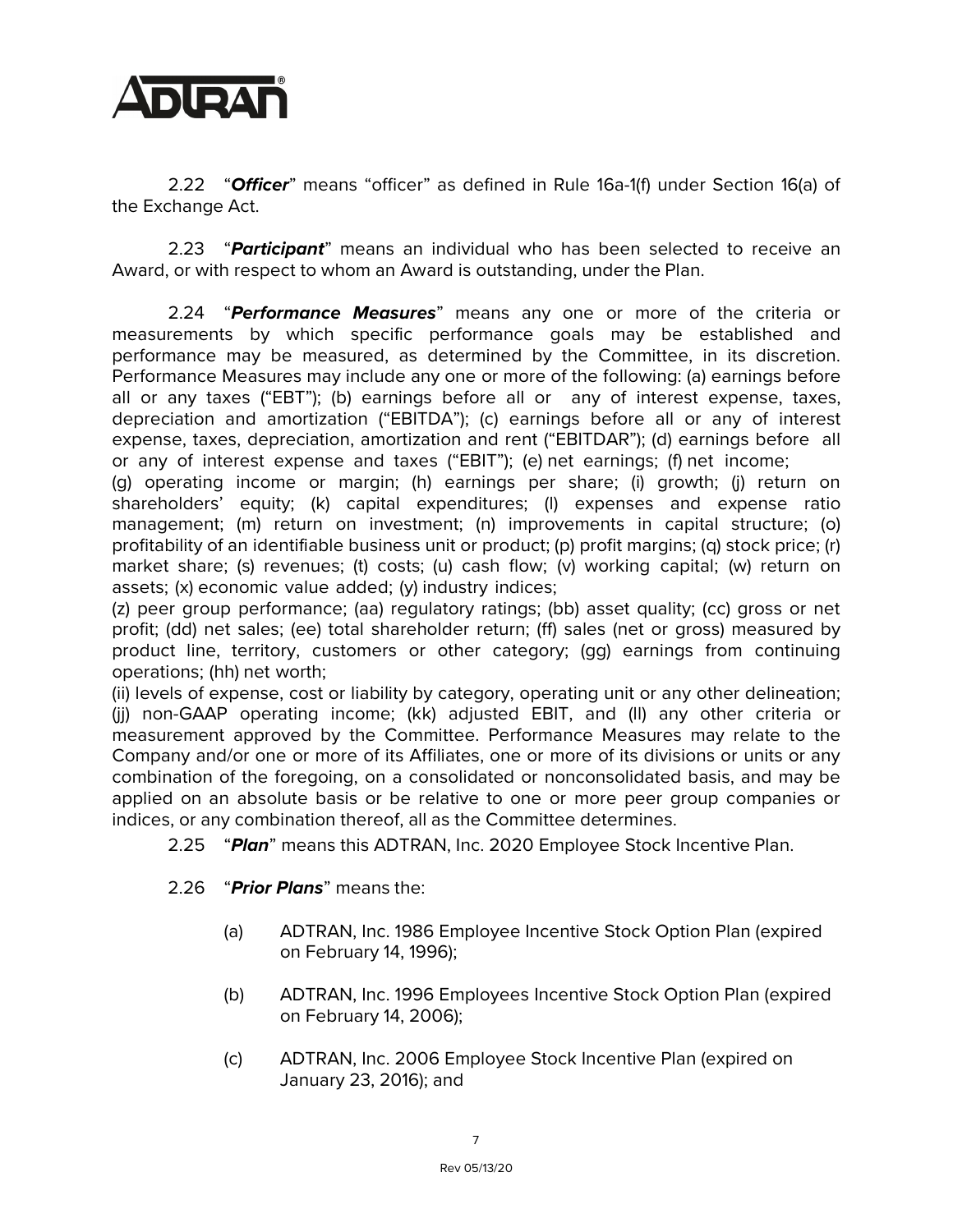

(d) ADTRAN, Inc. 2015 Employee Stock Incentive Plan (terminated upon the Effective Date of this Plan).

2.27 "*Restricted Stock*" means an Award of Common Stock that is subject to such conditions, restrictions and contingencies as the Committee determines, including the satisfaction of specified Performance Measures.

2.28 "*Restricted Stock Unit*" or "*RSU*" means an Award of a unit representing one share of Common Stock that, upon satisfaction of certain conditions, restrictions and contingencies as the Committee determines, including the satisfaction of specified Performance Measures shall result in the issuance of one share of Common Stock.

2.29 "*Retirement*" means the date of a Participant's Separation from Service with the Company and all of its Affiliates at any time after (a) attaining age sixty-five (65) or (b) completing twenty-five (25) years of service for the Company, any Affiliate and any predecessor of the Company or Affiliate.

2.30 "*Rule 16b-3*" means Rule 16b-3 under Section 16(b) of the Exchange Act, as then in effect or any successor provision.

2.31 "*Securities Act*" means the Securities Act of 1933, as amended.

2.32 "*Separation from Service*" means a termination of employment or service by a Participant with the Company and its Affiliates; provided, that if any Award that is treated as nonqualified deferred compensation (within the meaning of Code Section 409A), or any dividend or dividend credit thereon, is to be paid or distributed upon a Separation from Service, then a Separation from Service shall not occur unless it qualifies as a "separation from service" within the meaning of Code Section 409A. Unless otherwise stated in the applicable Award Agreement, a Participant's change in position, duties or status (*e.g.*, from employee to consultant, consultant to director, employee to director) shall not result in interrupted or terminated employment or service, so long as such Participant continues to provide services to the Company or an Affiliate and a "separation from service" under Code Section 409A is not deemed to have occurred. The determination of whether an authorized leave of absence or absence for military or government service or for any other reason shall constitute a Separation from Service for purposes of any Award granted under the Plan shall be determined by the Committee and, if applicable, in accordance with Code Section 409A, which determination shall be final and conclusive.

2.33 "*Stock Appreciation Right*" or "*SAR*" means an Award representing a Participant's right to receive payment in the form of cash or Common Stock in an amount equal to the excess of the Fair Market Value of the exercised shares of Common Stock subject to such SAR (or portion thereof) over their Base Value.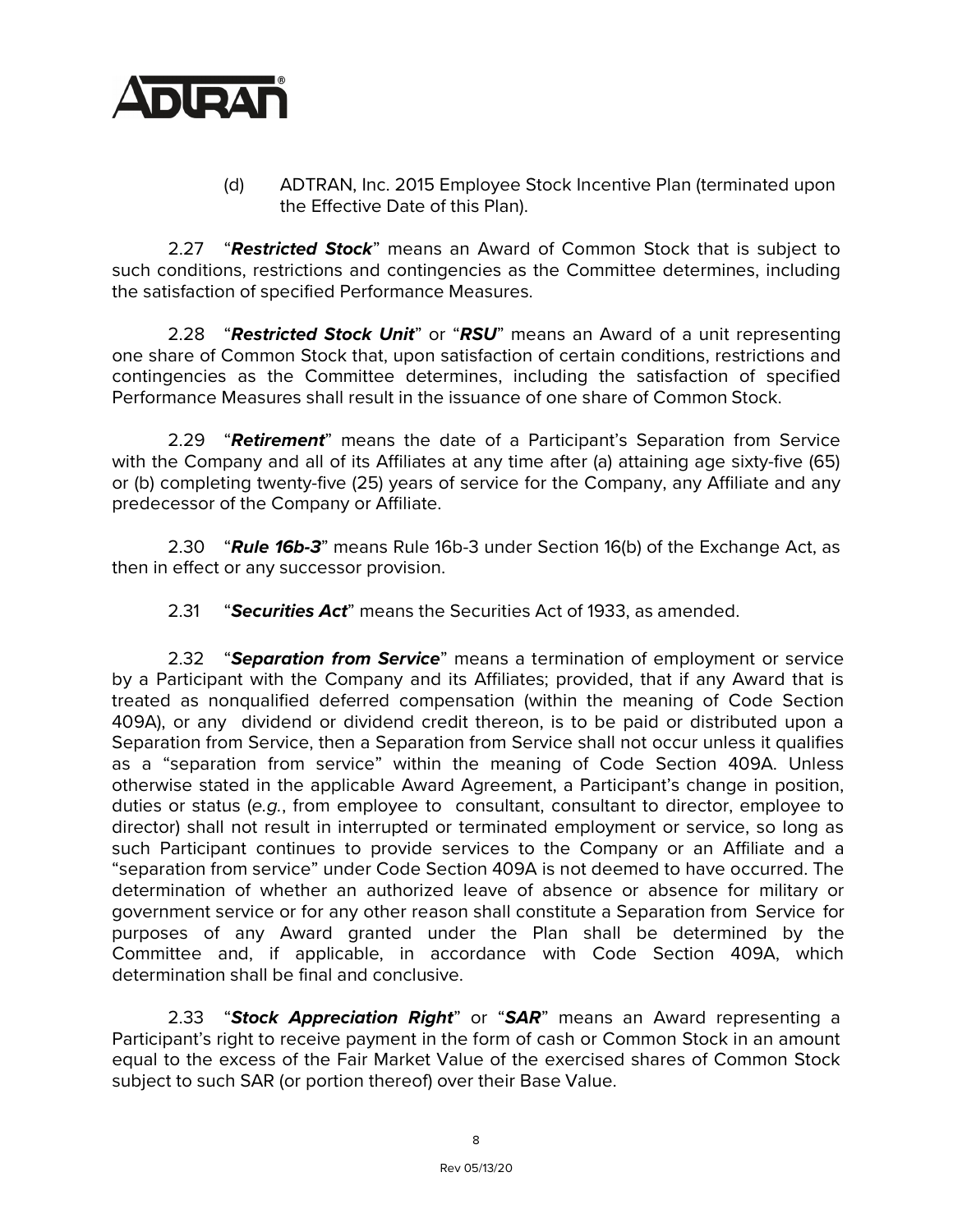

2.34 "*Stock Option*" means an ISO or NQSO, as applicable, granted to an Employee or service provider under the Plan.

2.35 "S*ubsidiary*" means any "subsidiary corporation" of the Company within the meaning of Code Section 424(f).

2.36 "*Ten Percent Shareholder*" means an individual who owns more than ten percent (10%) of the total combined voting power of all classes of outstanding stock of the Company, its parent (as defined in Code Section 424(e)), or any of its Subsidiaries. In determining stock ownership, the attribution rules of Code Section 424(d) shall apply.

### **ARTICLE III Plan Administration**

3.1 General Administration. The Plan shall be administered and interpreted by the Committee (as designated pursuant to Section 3.2). Subject to the express provisions of the Plan, the Committee shall have authority to interpret the Plan, to prescribe, amend and rescind rules and regulations relating to the Plan, to determine the terms and provisions of the Award Agreements by which Awards shall be evidenced (which shall not be inconsistent with the terms of the Plan), and to make all other determinations necessary or advisable for the administration of the Plan, all of which determinations shall be final, binding and conclusive on all persons.

3.2 Appointment of Committee. The Board shall appoint the Committee from among its non-employee members to serve at the pleasure of the Board. The Board from time to time may remove members from, or add members to, the Committee and shall fill all vacancies thereon.

3.3 Organization. The Committee may select one of its members as its chairman and shall hold its meetings at such times and at such places as it shall deem advisable. A majority of the Committee shall constitute a quorum, and such majority shall determine its actions. The Committee shall keep minutes of its proceedings and shall report the same to the Board at least annually.

3.4 Individuals Eligible for Awards. The individuals eligible to receive Awards shall be (a) active Employees of the Company or its Subsidiaries, including Employees who are also members of the Board and (b) key service providers and advisors of the Company. Only Employees of the Company or any Subsidiary shall be eligible to receive ISOs.

3.5 Powers of Committee. The Committee may make one or more Awards under the Plan. The Committee shall decide which eligible Employees and service providers shall receive an Award and when to grant an Award, the type of Award that it shall grant and the number of shares of Common Stock covered by the Award, subject to the terms of the Plan. The Committee shall also decide the terms, conditions, performance criteria, restrictions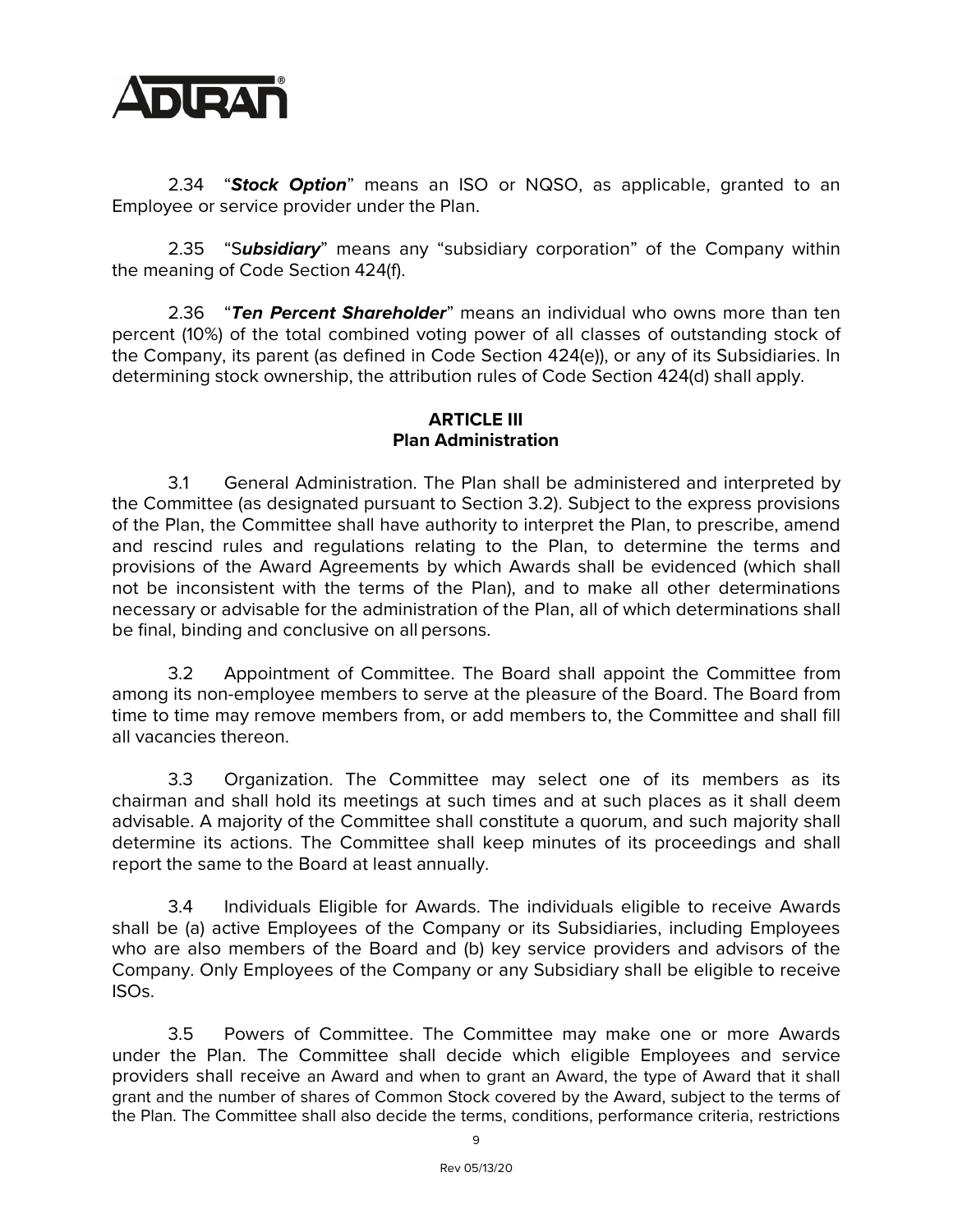

and other provisions of the Award. The Committee shall act by a majority of its then members, at a meeting of the Committee or by unanimous written consent. The Committee shall keep adequate records concerning the Plan and the Committee's proceedings and acts in such form and detail as the Committee may decide.

3.6 Delegation by Committee. Unless prohibited by applicable law or the applicable rules of a stock exchange, the Committee may allocate all or some of its responsibilities and powers to any one or more of its members. The Committee also may delegate some or all of it administrative duties and powers to any employee or Officer of the Company or its Affiliates. The Committee hereby delegates to the Company's Chief Executive Officer (a) the authority to grant Awards under the Plan to service providers and Employees who are not officers of the Company or any Affiliate, provided that any such Award shall be governed by the form of Award Agreement most recently approved by the Committee for use in making Awards under the Plan and the Chief Executive Officer shall report any such grants to the Committee at its next meeting; and (b) in the event a Participant Separates from Service, the power to accelerate the exercisability or vesting of any outstanding Award held by the Participant, or to permit any such Award to continue to vest in accordance with its original vesting schedule. The Committee hereby delegates to the Company's Corporate Secretary the authority to document any and all Awards made by the Committee and/or the Chief Executive Officer under the Plan by execution of the appropriate Award Agreements. The Committee may revoke any such allocation or delegation at any time.

3.7 Information to be Furnished to Committee. In order for the Committee to discharge its duties, it may require the Company, its Affiliates, Participants and other persons entitled to benefits under the Plan to provide it with certain data and information.

3.8 Deferral Arrangement. The Committee may permit or require the deferral of payment of any Award, subject to such rules and procedures as it may establish and in accordance with Code Section 409A. Unless otherwise provided in an Award Agreement, any such deferral will not include provisions for the payment or crediting of interest or dividend equivalents.

3.9 Indemnification. In addition to such other rights of indemnification that apply to them as members of the Board or a committee thereof, the Company shall indemnify the members of the Committee (and any designees of the Committee, as permitted under Section 3.6), to the extent permitted by applicable law, against reasonable expenses (including, without limitation, attorney's fees) actually and necessarily incurred in connection with the defense of any action, suit or proceeding, or in connection with any appeal, to which they or any of them may be a party by reason of any action taken or failure to act under or in connection with the Plan or any Award awarded hereunder, and against all amounts paid by them in settlement thereof (provided such settlement is approved to the extent required by and in the manner provided by the Articles of Incorporation or the Bylaws of the Company relating to indemnification of the members of the Board) or paid by them in satisfaction of a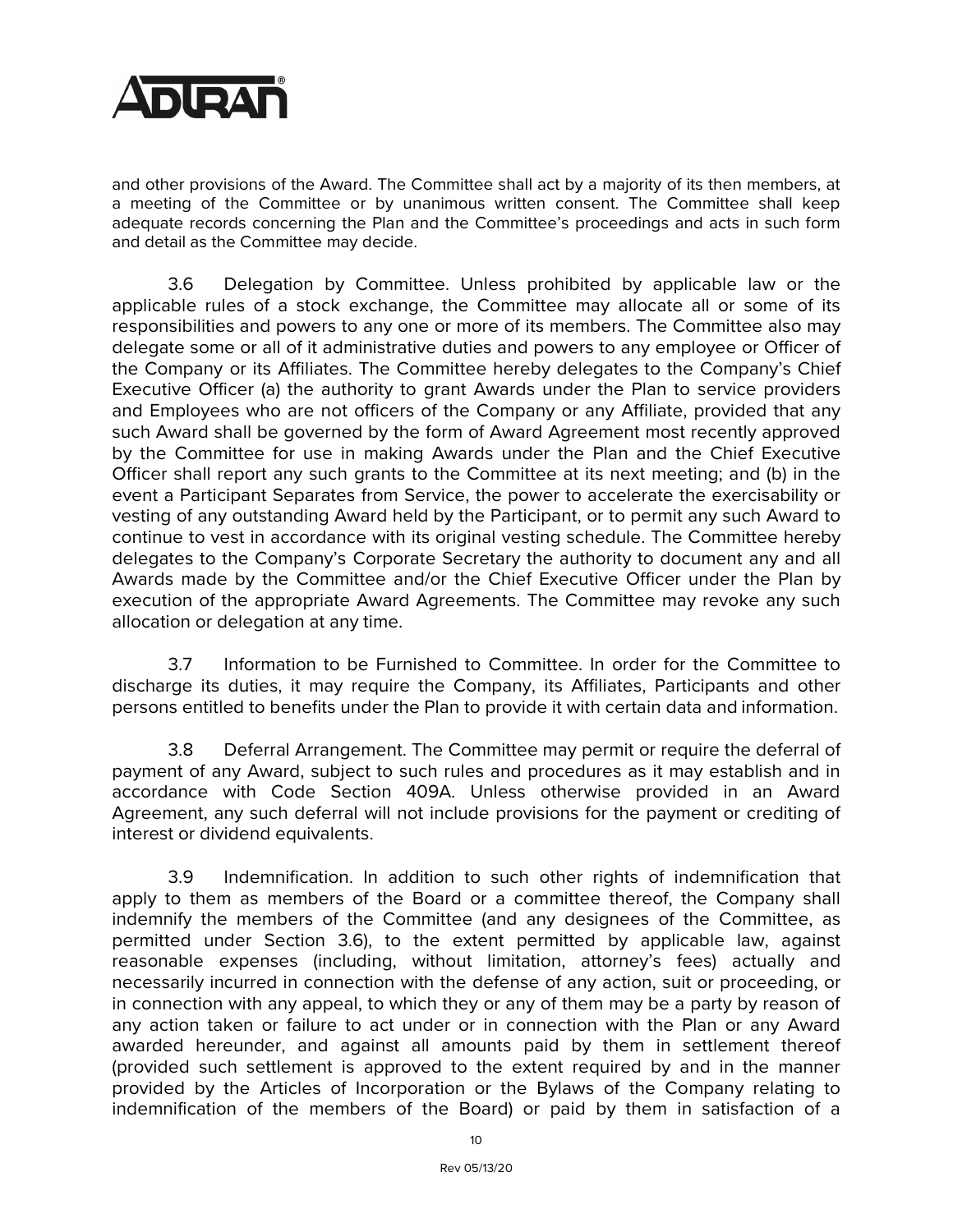

judgment in any such action, suit or proceeding, except in relation to such matters as to which it is adjudged in such action, suit or proceeding that such Committee member or members (or their designees) did not act in good faith and in a manner reasonably believed to be in or not opposed to the best interests of the Company.

### **ARTICLE IV Stock Subject to the Plan**

4.1 Common Stock Subject to Awards. Common Stock subject to Awards and other provisions of the Plan shall consist of the following: (a) authorized but unissued shares of Common Stock; (b) authorized and issued shares of Common Stock held by the Company in its treasury which have been reacquired by the Company; and (c) shares of Common Stock purchased by the Company in the open market.

4.2 Authorized Shares. Subject to adjustment in accordance with the provisions of Section 4.3, the maximum number of shares of Common Stock that may be issued under the Plan for Awards shall equal two million seven hundred seventy two thousand (2,772,000) shares of Common Stock (subject to increase in connection with awards previously granted under the Prior Plans as provided in Section 4.2(b)), all of which may be issued as ISOs under the Plan, and adjusted as follows:

- (a) Each Award of Stock Options, Restricted Stock or Restricted Stock Units granted under this Plan will reduce the number of authorized shares available under the Plan by one (1) share of Common Stock for each share underlying such Award.
- (b) Shares of Common Stock underlying an Award under this Plan or Prior Plans that is cancelled, terminated, expires without exercise, is forfeited, or lapses, for any reason shall again be available for issuance pursuant to Awards under this Plan (in the case of Restricted Stock or RSUs granted under the 2015 Employee Stock Incentive Plan, at the 2.5 share multiple provided by such Prior Plan).
- (c) Notwithstanding anything to the contrary herein, the following shares shall not again become available for issuance under the Plan: (1) shares of Common Stock withheld by, or otherwise remitted to, the Company as full or partial payment of the Exercise Price to the Company upon exercise of Stock Options granted under the Plan; (2) shares of Common Stock reserved for issuance under the Plan upon the grant of SARs to the extent the number of reserved shares exceeds the number of shares actually issued upon exercise of the SARs; and (3) shares of Common Stock withheld by, or otherwise remitted to, the Company to satisfy a Participant's tax withholding obligations upon the lapse of restrictions on Restricted Stock or RSUs or upon the exercise of Stock Options or SARs or upon any other payment or issuance under the Plan.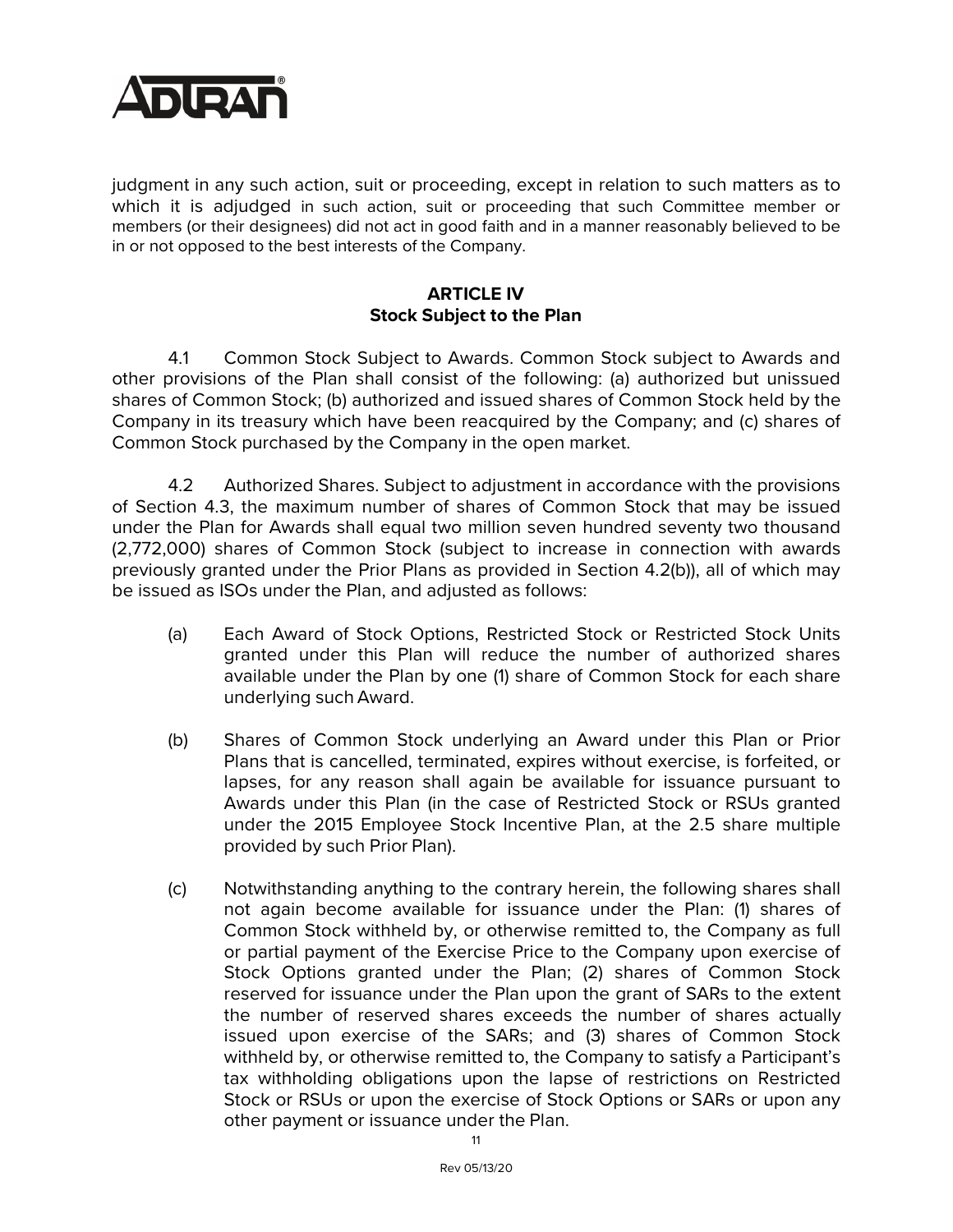

The Committee shall establish appropriate methods for determining the number of shares available for issuance under the Plan and the number of shares that have been actually issued under the Plan at any time. In no event shall fractional shares of Common Stock be issued under the Plan.

- 4.3 Effects of Changes in Capitalization.
- (a) Changes to Common Stock. If the number of outstanding shares of Common Stock is increased or decreased or the shares of Common Stock are changed into or exchanged for a different number or kind of shares or other securities of the Company on account of any recapitalization, reclassification, stock split, reverse split, combination of shares, exchange of shares, stock dividend or other distribution payable in capital stock, or other increase or decrease in such shares effected without receipt of consideration by the Company occurring after the Effective Date ("*Equity Restructuring*"), the number and kinds of shares for which Awards may be granted under the Plan, the Exercise Price and/or the Base Value shall be adjusted proportionately and accordingly by the Committee; provided, that any such adjustment shall comply with Code Sections 409A and 424, if applicable. In addition, the number and kind of shares of Common Stock for which Awards are outstanding shall be adjusted proportionately and accordingly so that the proportionate interest of the Participant immediately following such event shall, to the extent practicable, be the same as immediately before such event. The conversion of any convertible securities of the Company shall not be treated as an increase in shares effected without receipt of consideration.
- (b) Change of Control and Other Corporate Transactions. In the event of a merger, consolidation, reorganization, extraordinary dividend, tender offer for Common Stock, Change of Control or other change in capital structure of the Company that is not an Equity Restructuring under subsection (a) above, the Committee may (but is not required to) make such adjustments with respect to Common Stock that may be issued pursuant to Awards and the number and/or Exercise Price or Base Value of outstanding Awards and take such other action as it deems necessary or appropriate, including, without limitation, and subject to the requirements of Code Sections 409A and 424, if applicable:
	- (1) making appropriate provision for the continuation of an Award by substituting on an equitable basis for the shares of Common Stock then subject to such Award either the consideration payable with respect to the outstanding shares of Common Stock in connection with the Change of Control or securities of any successor or acquiring entity;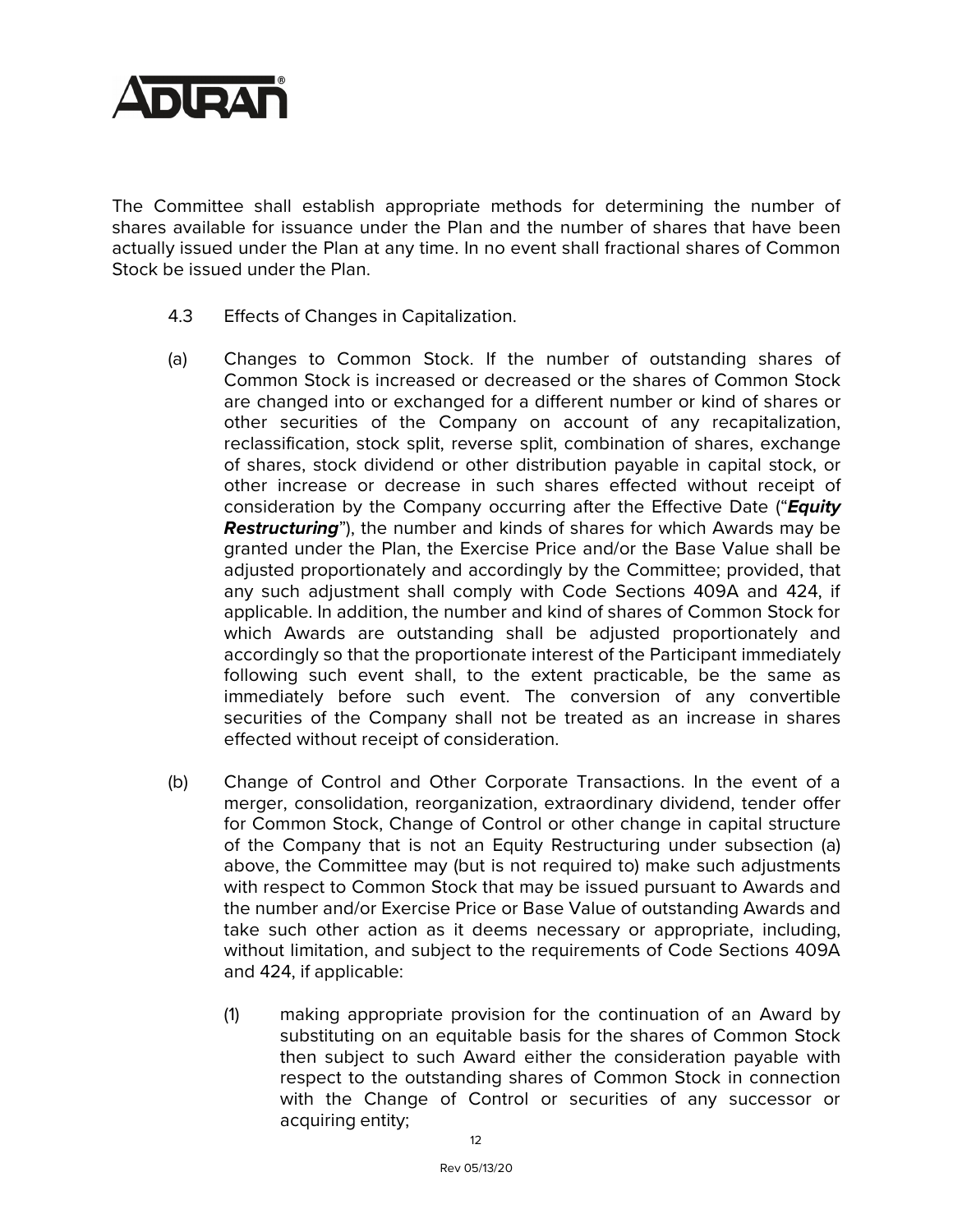

- (2) upon reasonable prior written notice to the Participant, providing that: (i) the Stock Options and/or SARs held by such Participant, to the extent then exercisable, must be exercised within a specified number of days after the date of such notice, at the end of which period the Stock Options and/or SARs shall terminate without payment, and/or (ii) a grant of Restricted Stock and/or RSUs Stock must be accepted (to the extent then subject to acceptance) within a specified number of days after the date of such notice, at the end of which period the offer of the Restricted Stock and/or RSUs shall terminate;
- (3) terminating an Award, whether vested or unvested, in exchange for a payment equal to (i) for Restricted Stock and RSUs, the Fair Market Value of the shares of Common Stock subject to the Award or (ii) for Stock Options and SARs, the excess of the Fair Market Value of the shares of Common Stock subject to the Award over the Exercise Price or Base Value, as applicable;
- (4) providing that an Award shall become (as applicable) fully vested and exercisable, and any vesting period or restrictions shall lapse, immediately prior to the Change of Control; and/or
- (5) with respect to an Award subject to Performance Measures, providing that any incomplete performance periods shall end on the date of such Change of Control (or other corporate transaction described in this subsection (b)), and the Committee shall cause the Award to be settled based upon the higher of: (i) the Participant's actual attainment of performance goals for the performance period through the date of the Change of Control (or other corporate transaction described in this subsection (b)) or (ii) the performance target award.

Notwithstanding anything to the contrary, an Award having an Exercise Price or Base Value equal to or greater than the Fair Market Value of the consideration to be paid per share of Common Stock in the Change of Control may be canceled without payment of consideration to the applicable Participant.

(c) Limits on Adjustments. Any issuance by the Company of stock of any class other than the Common Stock, or securities convertible into shares of stock of any class, shall not affect, and no adjustment by reason thereof shall be made with respect to, the number or price of shares of the Common Stock subject to any Award, except as specifically provided otherwise in this Plan. The grant of Awards under the Plan shall not affect in any way the right or authority of the Company to make adjustments, reclassifications,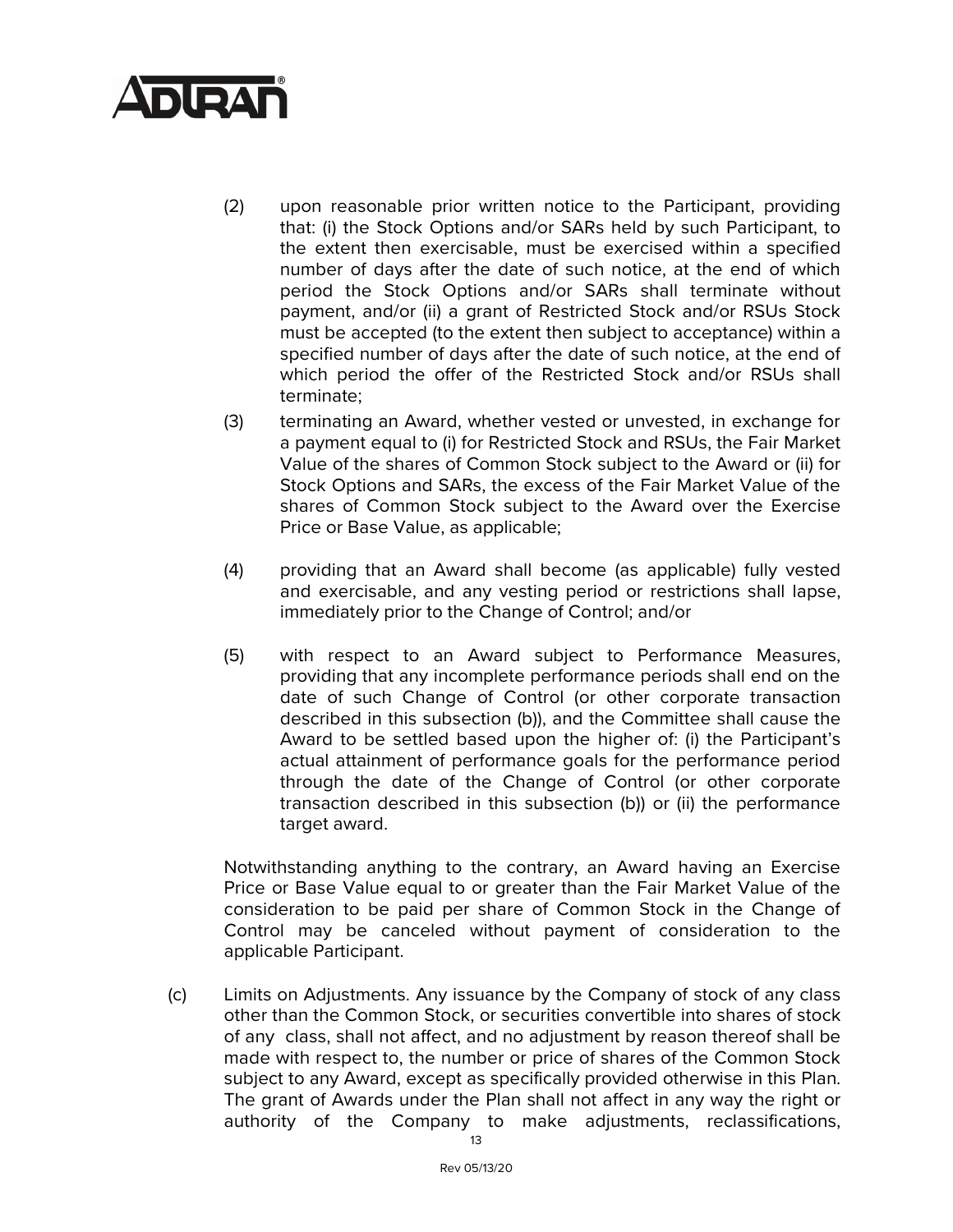

reorganizations or changes of its capital or business structure or to merge, consolidate or dissolve, or to liquidate, sell or transfer all or any part of its business or assets. No fractional shares or other securities shall be issued pursuant to any such adjustment, and any fractions resulting from any such adjustment shall be eliminated in each case by rounding downward to the nearest whole share with no cash payment due therefor. If the Company issues any rights to subscribe for additional shares pro rata to holders of outstanding shares of the class or classes of stock then set aside for the Plan, then each Participant shall be entitled to the same rights on the same basis as holders of outstanding shares with respect to such portion of the Participant's Award as is exercised on or prior to the record date for determining shareholders entitled to receive or exercise such rights. All adjustments the Committee makes under this Plan shall be final and conclusive.

#### **ARTICLE V Rules Applicable to Awards**

5.1 Maximum Annual Limits on Awards. Subject to adjustment as provided in Section 4.3, the number of shares of Common Stock underlying Awards granted to a Participant in any calendar year shall not exceed 250,000 shares of Common Stock.

- 5.2 Transferability.
- (a) Except as provided in subsection (b) below: (1) no Award shall be assignable or transferable by the Participant except by transfer to a Beneficiary upon the death of the Participant, and any purported transfer (other than as excepted above) shall be null and void. After the death of a Participant and upon the death of the Participant's Beneficiary, an Award shall be transferable only by will or the laws of descent and distribution; (2) Awards shall be exercisable during the Participant's lifetime only by the Participant (or a legal representative if the Participant becomes incapacitated); and (3) nothing contained in this Section 5.2 shall preclude a Participant from transferring shares of Restricted Stock that have vested, or shares of Common Stock that are issued in settlement of a Stock Option, SAR or RSUs, subject to the remaining provisions of this Plan and applicable law.
- (b) A Participant may transfer not for value any Award other than an ISO to any Family Member of the Participant using such form and subject to such additional administrative procedures as approved by the Committee from time to time; provided, however, that any such Award shall remain subject to all vesting, forfeiture, and other restrictions provided herein and in the Award Agreement to the same extent as if it had not been transferred. For purposes of this subsection (b), a "not for value" transfer is a transfer which is (1) a gift, (2) a transfer under a domestic relations order in settlement of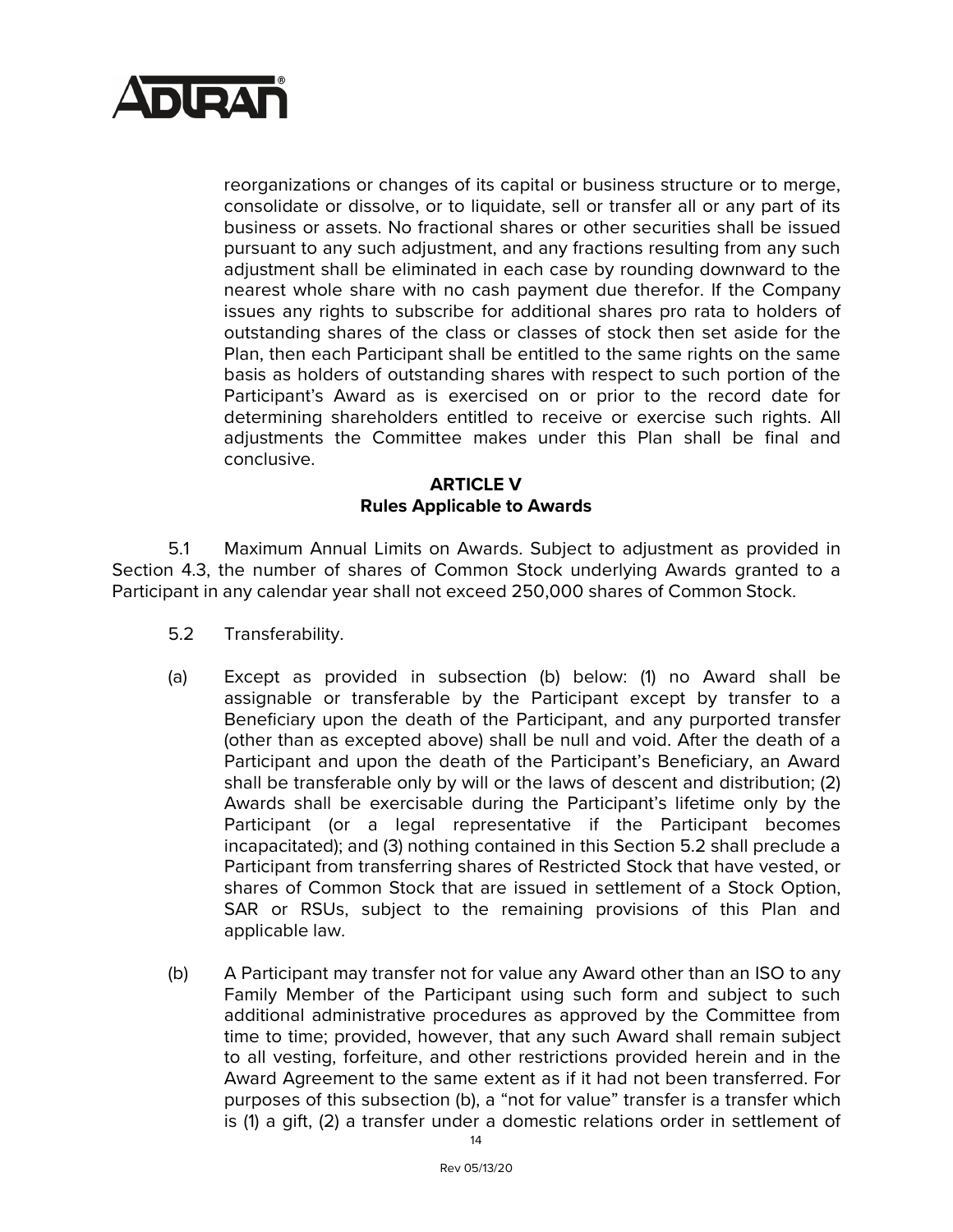

marital property rights; or (3) a transfer to an entity in which more than fifty percent (50%) of the voting interests are owned by Family Members (or the Participant) in exchange for an interest in that entity. Subsequent transfers of transferred Awards are prohibited except to Family Members of the Participant in accordance with this subsection (b) or by will or the laws of descent and distribution.

5.3 Accelerated Exercisability and Vesting. The Committee (or the Company's Chief Executive Officer, in the case of Awards granted to employees and service providers who are not Officers) shall always have the discretionary power to accelerate the exercisability or vesting of, any Award granted under the Plan, or to permit the continued vesting of any such Award according to its original vesting schedule, notwithstanding the Participant's Separation from Service for any reason. Unless otherwise determined by the Committee and set forth in the applicable Award Agreement, in the event of one of the following events, any outstanding Awards shall immediately become fully exercisable or vested: (1) the Participant's death; (2) the Participant's Separation from Service due to Disability; or (3) a Change of Control of the Company; provided, however, if an outstanding Award of Restricted Stock or RSUs remains subject to any performance-based vesting schedule, then upon one of the above events, a proportion of the shares subject to such Award shall become vested and nonforfeitable, equal to the proportion of the time completed through the date of the applicable event to the performance measurement period for the Award, with target performance level deemed to be achieved as of the date of the applicable event, and in the event the Restricted Stock or RSU Award was originally scheduled without a designated target performance level (*e.g.*, a single performance level or minimum and maximum performance levels), then the performance level that, if met, would have resulted in the least number of shares becoming vested shall be treated as the target level.

5.4 Separation From Service. Unless the Committee decides otherwise, all Awards (or portions thereof) that remain unexercisable or unvested upon the Participant's Separation from Service for any reason other than the events listed in Section 5.3 shall be forfeited by the Participant immediately upon the date of such Separation from Service.

5.5 Waiver of Restrictions. The Committee (or the Company's CEO, as provided in Section 5.3 above) may elect, in its sole discretion, to waive any or all restrictions with respect to any Award under the Plan.

5.6 No Repricing of Awards. Except as provided in Section 4.3, the Committee shall not amend any Stock Option or SAR to reduce its Exercise Price or Base Value, and shall not issue to any Participant a new Award in exchange for the surrender and cancellation of any other Award, if such new Award has an Exercise Price or Base Value (as applicable) lower than that of the Award for which it is exchanged, or take any other action that would have the effect of reducing the Exercise Price or Base Value of a Stock Option or SAR.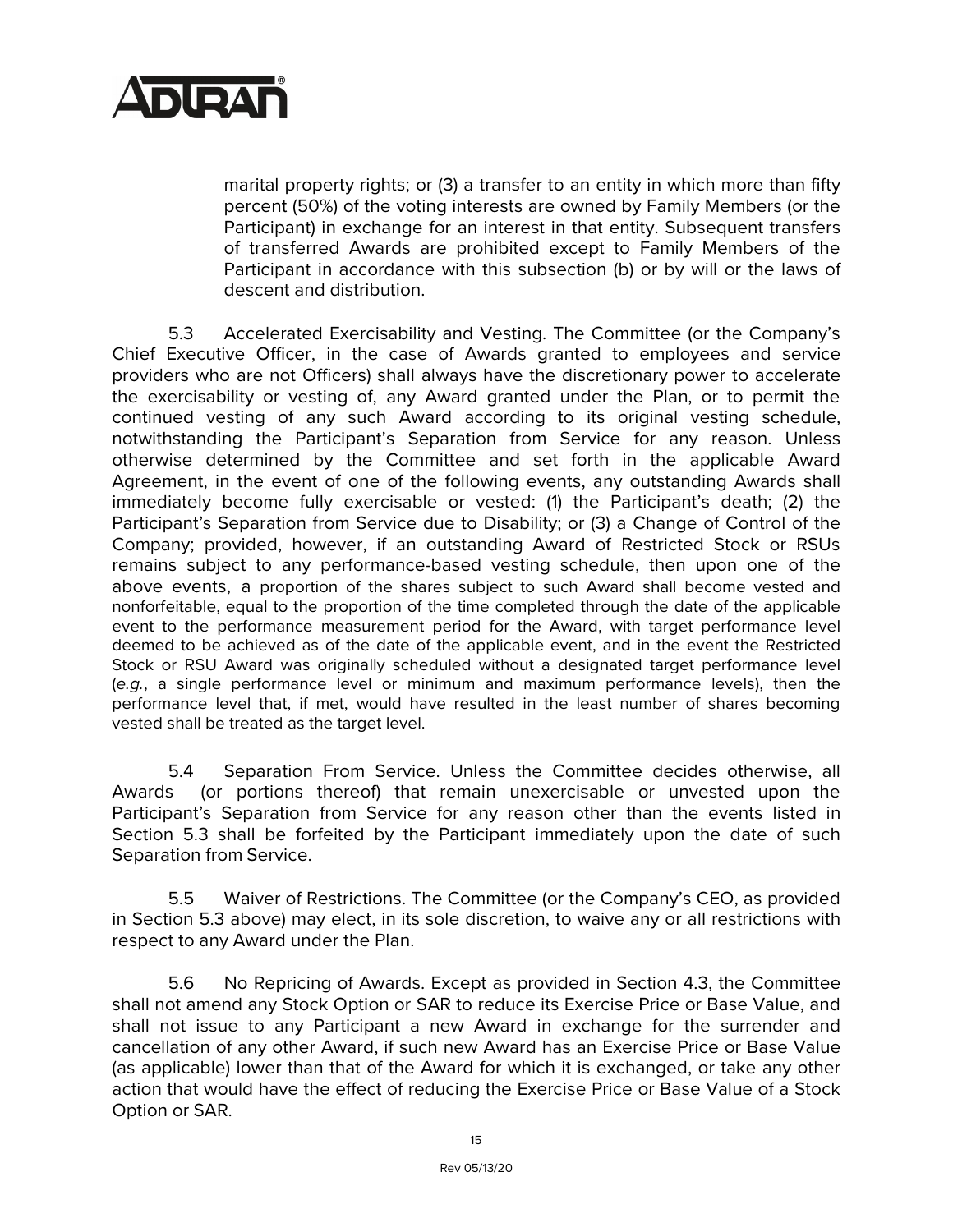

## **ARTICLE VI Stock Options**

6.1 Grant of Stock Options. The Committee may grant Stock Options for shares of Common Stock in such amounts as it may determine and subject to the provisions of the Plan. A Stock Option shall constitute an ISO only if the Participant is an Employee and the Stock Option is specifically designated as an Incentive Stock Option in the applicable Award Agreement.

6.2 Award Agreement. An Award of a Stock Option shall be evidenced by an Award Agreement that specifies the following terms and any additional terms and conditions determined by the Committee and not inconsistent with the Plan: (a) the name of the Participant; (b) the total number of shares of Common Stock to which the Stock Option pertains; (c) the Exercise Price of the Stock Option; (d) the date as of which the Committee granted the Stock Option; (e) the type of Stock Option granted; (f) the requirements for the Stock Option to become exercisable, such as continuous service, time-based schedule, period and goals for Performance Measures to be satisfied, additional consideration, etc.; (g) the expiration date of the Stock Option; and (h) the Beneficiary of the Participant.

6.3 Exercise Price. The per share Exercise Price of a Stock Option shall not be less than 100% of the Fair Market Value of a share of Common Stock as of the date of grant (or, in the case of an ISO granted to a Ten Percent Shareholder, 110% of the Fair Market Value of a share of Common Stock as of the date of grant).

- 6.4 Exercisability.
- (a) General Schedule. Subject to paragraph (b) below, each Stock Option shall become exercisable according to the following schedule, measured from the date of grant:

| <b>Anniversary of</b><br>the date of<br>grant: | <b>Vested</b><br>percentage: |
|------------------------------------------------|------------------------------|
| One-year anniversary                           | 25%                          |
| Two-year anniversary                           | 25%                          |
| Three-year<br>anniversary                      | 25%                          |
| Four-year                                      | 25%                          |
| anniversary                                    |                              |

Once a portion of a Stock Option is exercisable, that portion continues to be exercisable until the Stock Option expires (as described in Section 6.5).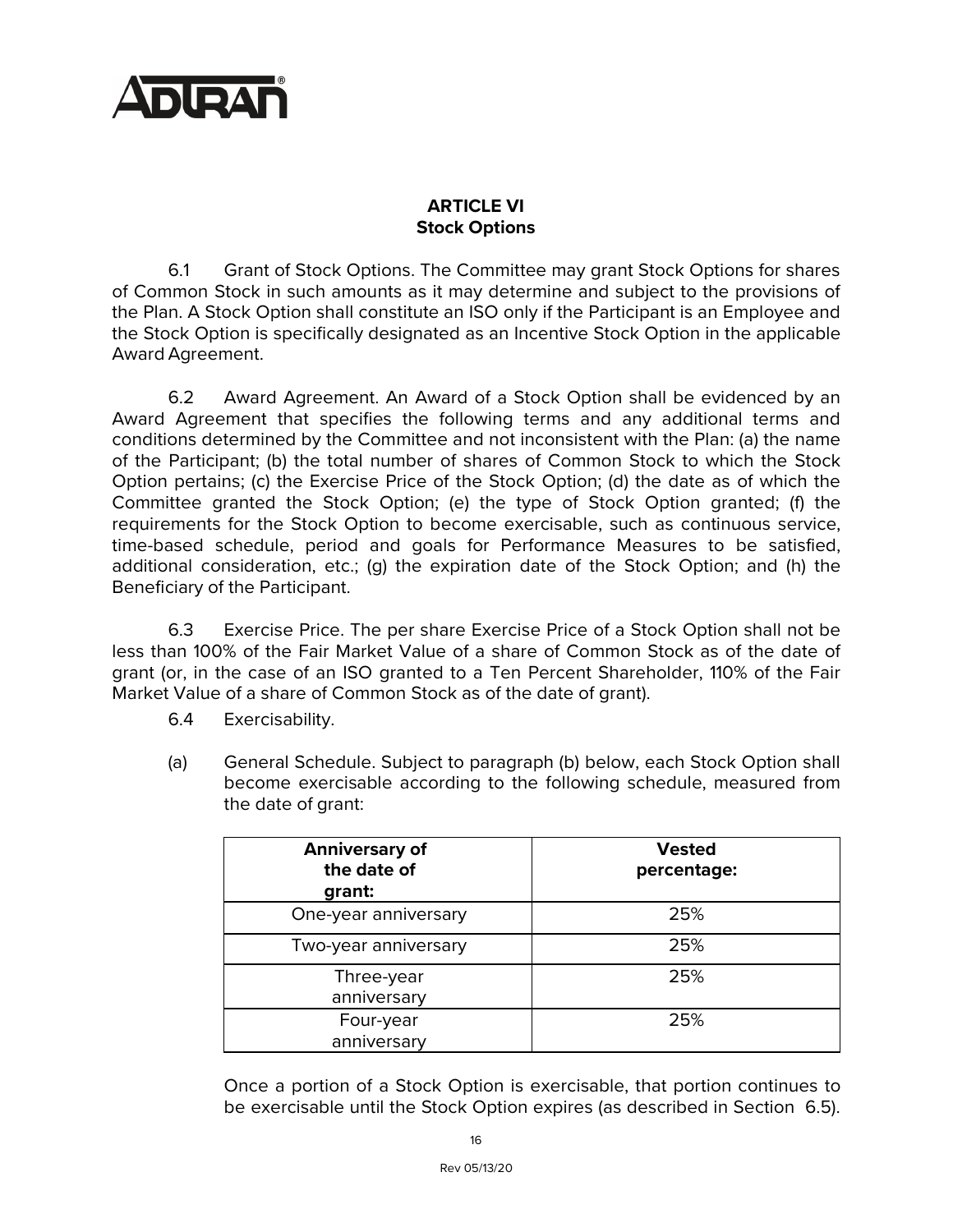

Fractional shares shall be disregarded for exercise.

- (b) Other Vesting Requirements. The Committee may specify another vesting schedule in the Award Agreement, whether time-based or performancebased and with any other conditions, restrictions and contingencies as it determines, in its sole discretion, *provided* that such schedule may not result in vesting of any portion of the Stock Option before the one (1) year anniversary of its date of grant, except in the event of the Participant's death or Disability or pursuant to Committee action taken in connection with a Change of Control as described in Section 4.3(b). The Committee may designate a single goal criterion or multiple goal criteria for performance measurement purposes. Notwithstanding the foregoing, the Committee (or the CEO pursuant to the delegation described in Section 3.6) may in its discretion in connection with a Participant's Separation from Service, accelerate the vesting of any Stock Option held by the Participant or permit the continued vesting of such Award on the vesting schedule set forth in the Participant's Award Agreement. Other than as provided in the preceding sentences, if a Participant Separates from Service, his or her rights to all non- vested Stock Options shall cease immediately.
- 6.5 Expiration Date.
- (a) Expiration Date. The expiration date of any Stock Option shall be the earliest to occur of the following:
	- (1) Maximum Term. The date ten (10) years from the date of grant of the Stock Option (or for an ISO granted to a Ten Percent Shareholder, five (5) years from the date of grant);
	- (2) Termination for Cause. The date of the Participant's Separation from Service for Cause with the Company and all Affiliates;
	- (3) Separation from Service due to Death, Disability or Retirement. The one- year anniversary of the Participant's Separation from Service with the Company and all Affiliates due to death, Disability or Retirement, or such shorter period as determined by the Committee and set forth in the Award Agreement; and
	- (4) Separation from Service. The date that is three (3) months following the date of the Participant's Separation from Service with the Company and all Affiliates for any reason other than those specified elsewhere in this Section 6.5(a), or such shorter period as determined by the Committee and set forth in the Award Agreement.

17 Notwithstanding the foregoing, the Committee may, in its discretion, in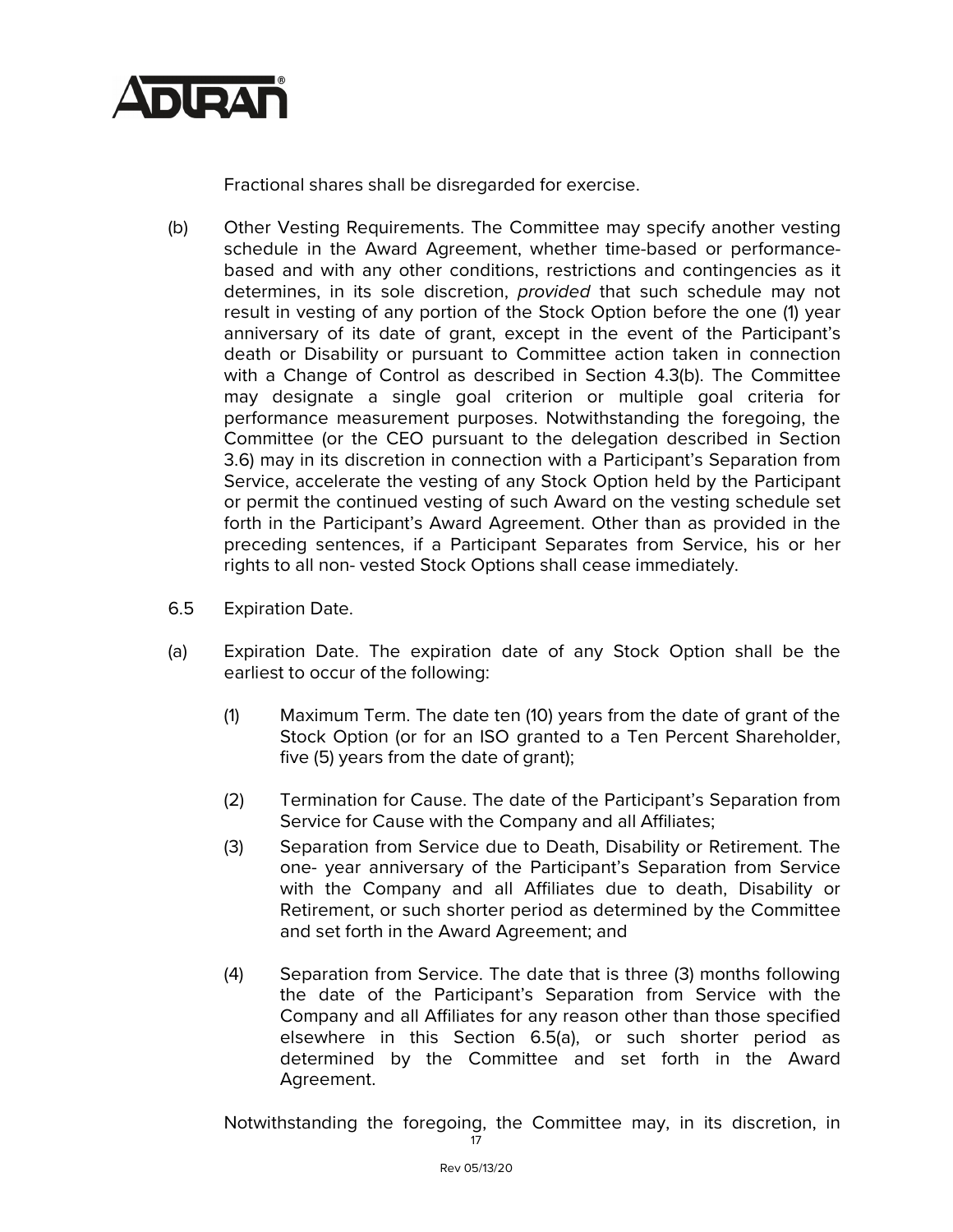

connection with a Participant's Separation from Service, permit an Award to remain exercisable for the full exercise period set forth in the Award Agreement or the maximum term as described in Section 6.5(a)(1) above so long as such extension does not violate Code Section 409A or other applicable laws.

(b) Expiration Date Following Change of Control. Notwithstanding the provisions of Section 6.5(a) above and unless the Committee specifies otherwise in the Award Agreement, at any time following a Change of Control of the Company, in the event a Participant incurs a Separation from Service with the Company and its Affiliates for any reason other than: (1) due to death or Disability, (2) for Cause or

(3) due to a voluntary resignation, the term of all Stock Options held by such Participant shall be extended to their maximum term as described in Section 6.5(a)(1) above.

6.6 Minimum Exercise Amount. Unless the Committee specifies otherwise in the Award Agreement, a Participant may exercise a Stock Option for less than the full number of shares of Common Stock subject to the Stock Option. However, each exercise may not be made for less than 100 shares or, if less, the total remaining shares subject to the Stock Option. The Committee may in its discretion specify other Stock Option terms, including restrictions on frequency of exercise and periods during which Stock Options may not be exercised.

6.7 Payment of Exercise Price. The Participant must pay the full Exercise Price for shares of Common Stock purchased upon the exercise of any Stock Option, and all applicable withholding taxes, at the time of such exercise by one of the following forms of payment:

- (a) cash or cash equivalents acceptable to the Company;
- (b) delivery (on a form acceptable to the Committee) of an irrevocable direction to a licensed securities broker acceptable to the Company to sell shares of Common Stock and to deliver all or part of the sales proceeds to the Company in payment of the Exercise Price;
- (c) delivery of shares of Common Stock already owned by the Participant (and for which the Participant has good title free and clear of any liens and encumbrances) having a Fair Market Value on the date of surrender equal to the aggregate Exercise Price and taxes due;
- (d) with the Committee's approval, having the Company withhold shares of Common Stock that otherwise would be acquired on exercise having a Fair Market Value equal to the aggregate Exercise Price; or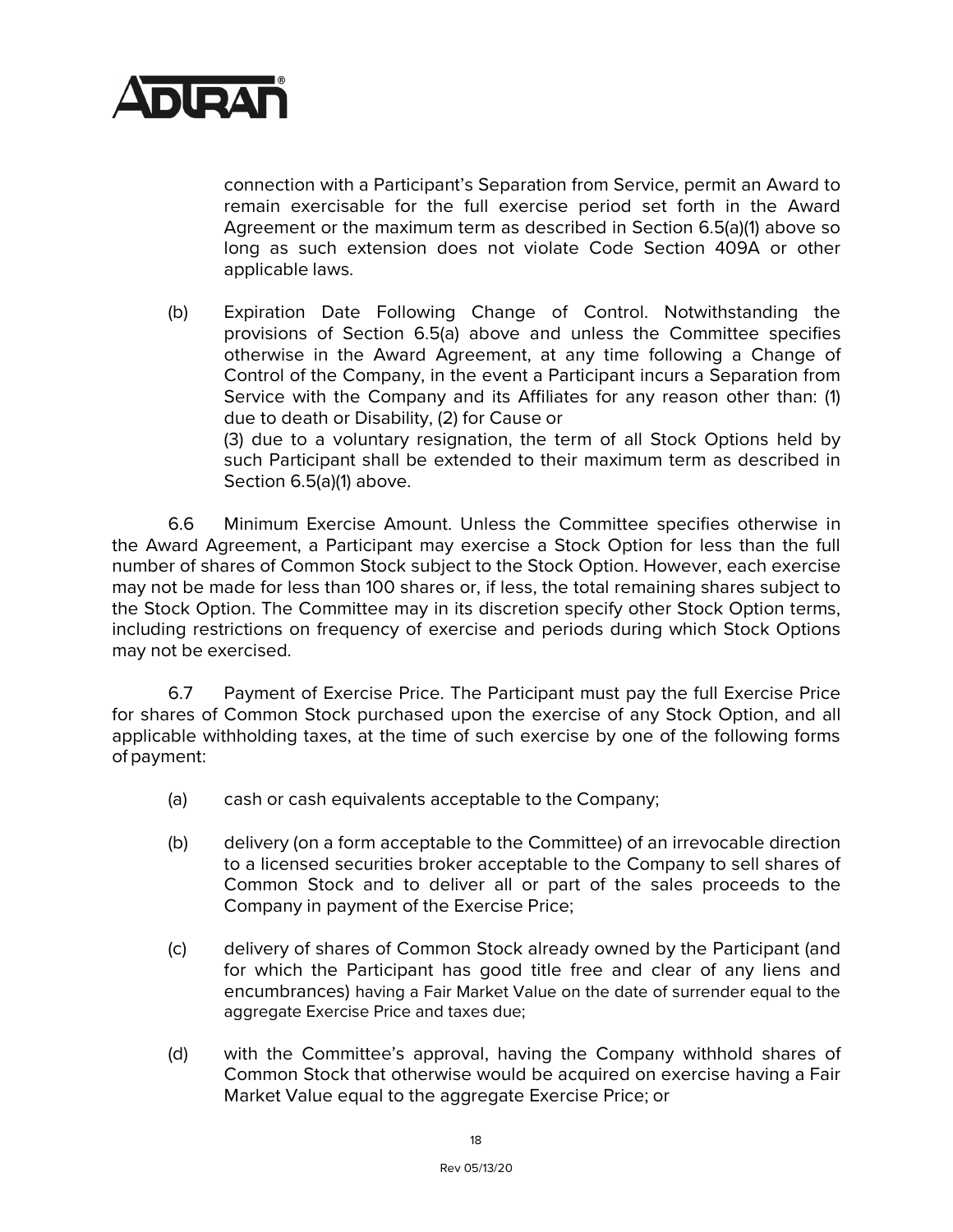

(e) any combination of the above forms or any other form of payment permitted by the Committee.

6.8 Rights as a Shareholder. A Participant shall first have rights as a shareholder of the Company with respect to shares of Common Stock covered by a Stock Option (including rights to dividends and voting) only when the Participant has paid the Exercise Price and applicable withholding taxes in full and the shares actually have been issued to the Participant. No dividend equivalents shall be payable with respect to unexercised Stock Options or unissued shares.

- 6.9 Limitations on ISOs.
- (a) An Award shall qualify as an ISO only to the extent that the aggregate Fair Market Value (determined at the time the Stock Option is granted) of the shares of Common Stock with respect to which all ISOs held by such Participant become exercisable for the first time during any calendar year (under the Plan, the Prior Plans, and all other plans of the Company, its parent (as defined in Code Section 424(e)) or a Subsidiary) does not exceed \$100,000. This \$100,000 limitation shall be applied by taking ISOs into account in the order in which they were granted. Any portion of an ISO in excess of such \$100,000 limitation will be treated as a NQSO.
- (b) If any Participant shall make any disposition of shares of Common Stock delivered pursuant to the exercise of an ISO that is a disqualifying disposition, such Participant shall notify the Company of such disposition within ten (10) business days thereof. A disqualifying disposition is any disposition (including any sale) of Common Stock acquired upon exercise of an ISO before the later of (1) two (2) years after the grant date of the ISO or (2) one (1) year after the

date the Participant acquired the Common Stock by exercising the ISO.

(c) If all or part of an ISO is not exercised within (1) three (3) months after the date of the Participant's Separation from Service for any reason except due to death or Disability, or (2) within one (1) year following the Participant's Separation from Service due to death or Disability, but remains exercisable, the unexercised portion thereof shall automatically be treated as a NQSO for the remainder of the term of the Stock Option.

### **ARTICLE VII Stock Appreciation Rights**

7.1 Grant of SARs. The Committee may grant Stock Appreciation Rights to Participants in such amounts as it may determine and subject to the provisions of the Plan.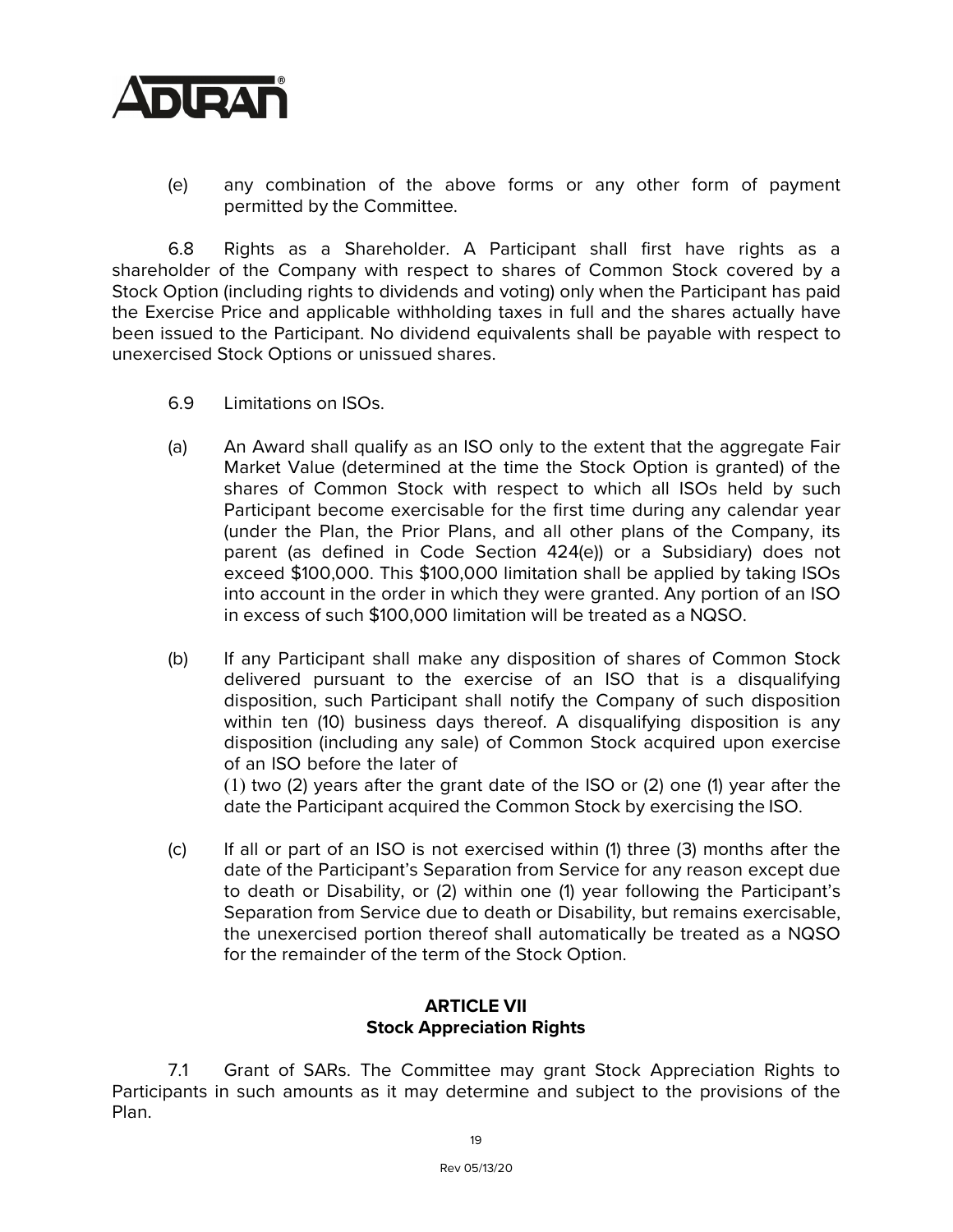

7.2 SAR Award Agreement. An Award of SARs shall be evidenced by an Award Agreement that specifies the following terms and any additional terms and conditions determined by the Committee and not inconsistent with the Plan: (a) the name of the Participant; (b) the total number of shares of Common Stock to which the SAR pertains; (c) the Base Value of the SAR;

(d) the date as of which the Committee granted the SAR; (e) the type of SAR granted; (f) the requirements for the SAR to become exercisable, such as continuous service, timebased schedule, period and goals for Performance Measures to be satisfied, additional consideration, etc.; (g) the expiration date of the SAR; and (h) the Beneficiary of the Participant.

7.3 Base Value. The per share Base Value of each SAR shall not be less than 100% of the Fair Market Value of a share of Common Stock as of the date of grant.

- 7.4 Exercisability.
- (a) General Schedule. Subject to paragraph (b) below, each SAR shall become exercisable according to the following schedule, measured from the date of grant:

| <b>Anniversary of</b><br>the date of<br>grant: | <b>Vested</b><br>percentage: |
|------------------------------------------------|------------------------------|
| One-year anniversary                           | 25%                          |
| Two-year anniversary                           | 25%                          |
| Three-year<br>anniversary                      | 25%                          |
| Four-year<br>anniversary                       | 25%                          |

Once a portion of a SAR is exercisable, that portion continues to be exercisable until the SAR expires (as described in Section 7.5). Fractional shares shall be disregarded for exercise.

(b) Other Vesting Requirements. The Committee may specify another vesting schedule in the Award Agreement, whether time-based or performancebased and with any other conditions, restrictions and contingencies as it determines, in its sole discretion, *provided* that such schedule may not result in vesting of any portion of the SAR before the one (1) year anniversary of its date of grant, except in the event of the Participant's death or Disability or pursuant to Committee action taken in connection with a Change of Control as described in Section 4.3(b) above. The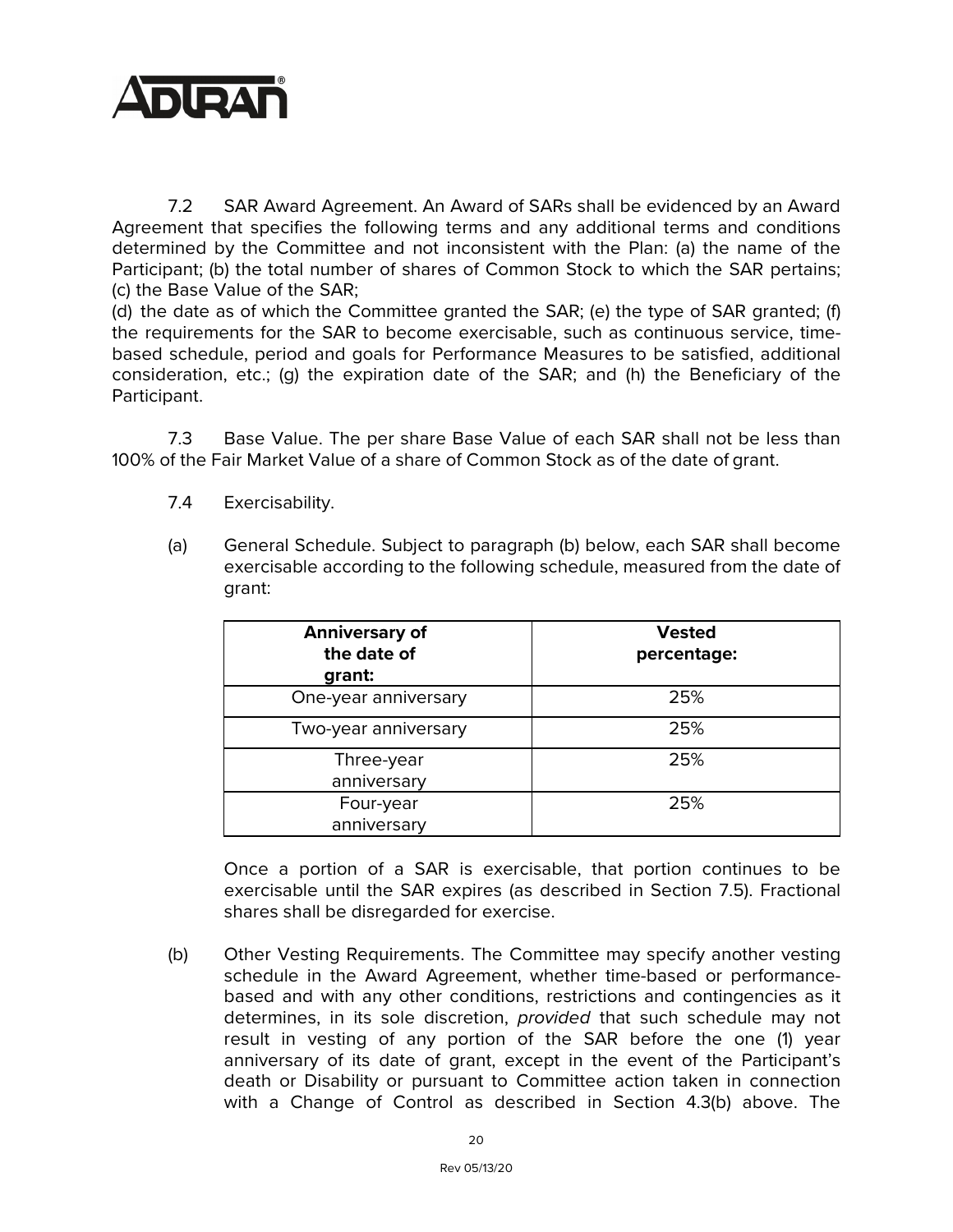

Committee may designate a single goal criterion or multiple goal criteria for performance measurement purposes. Notwithstanding the foregoing, the Committee (or the CEO pursuant to the delegation described in Section 3.6) may in its discretion in connection with a Participant's Separation from Service, accelerate the vesting of any SAR held by the Participant or permit the continued vesting of such Award on the vesting schedule set forth in the Participant's Award Agreement. Other than as provided in the preceding sentences, if a Participant Separates from Service, his or her rights to all nonvested SARs shall cease immediately.

- 7.5 Expiration Date.
- (a) Expiration Date. The expiration date of any SAR shall be the earliest to occur of the following:
	- (1) Maximum Term. The date ten (10) years from the date of grant of the SAR;
	- (2) Separation from Service for Cause. The date of the Participant's Separation from Service for Cause with the Company and all Affiliates;
	- (3) Separation from Service due to Death, Disability or Retirement. The one- year anniversary of the Participant's Separation from Service with the Company and all Affiliates due to death, Disability or Retirement, or such shorter period as determined by the Committee and set forth in the SAR Agreement; and
	- (4) Separation from Service. The date that is three (3) months following the date of the Participant's Separation from Service with the Company and all Affiliates for any reason other than those specified elsewhere in this Section 7.5(a), or such shorter period as determined by the Committee and set forth in the SAR Agreement.

Notwithstanding the foregoing, the Committee may, in its discretion, in connection with a Participant's Separation from Service, permit an Award to remain exercisable for its full original period of exercise or the maximum term as described in Section 7.5(a)(1) above so long as such extension does not violate Code Section 409A or other applicable laws.

(b) Expiration Date Following Change of Control. Notwithstanding the provisions of Section 7.5(a) above and unless the Committee specifies otherwise in the Award Agreement, at any time following a Change of Control of the Company, in the event a Participant incurs a Separation from Service with the Company and its Affiliates for any reason other than: (1)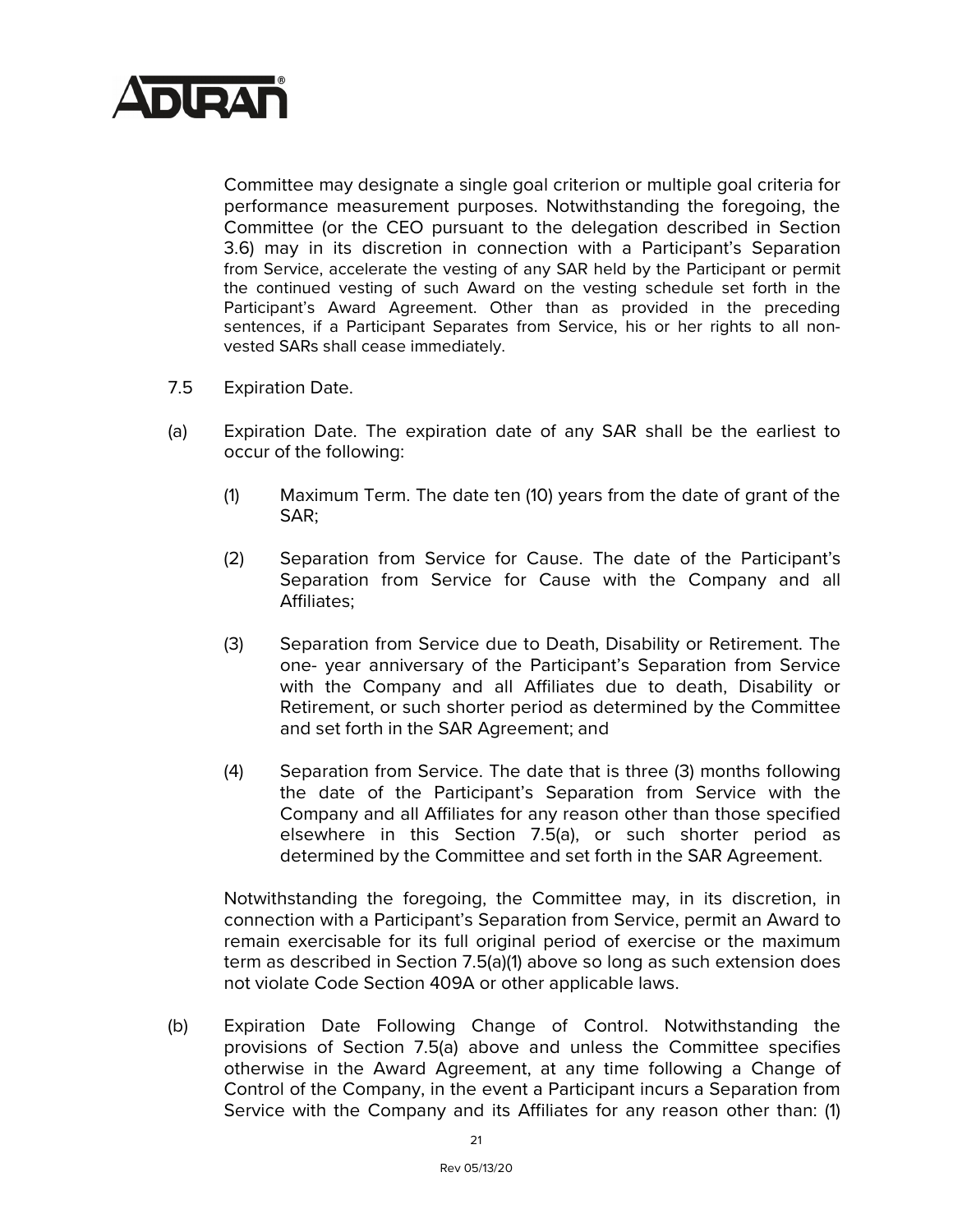

due to death or Disability, (2) for Cause, or (3) due to a voluntary resignation, the term of all SARs held by such Participant shall be extended to their maximum term as described in Section 7.5(a)(1) above.

7.6 Minimum SAR Exercise Amount. Unless the Committee specifies otherwise in the SAR Agreement, a Participant may exercise a SAR for less than the full number of shares of Common Stock subject to the SAR. However, each exercise may not be made for less than 100 shares or, if less, the total remaining shares subject to the SAR. The Committee may in its discretion specify other SAR terms, including restrictions on a frequency of exercise and periods during which SARs may not be exercised.

7.7 Exercise of SARs. SARs may be exercised upon the terms and conditions determined by the Committee, in its sole discretion.

7.8 Payment of SAR Amount. Upon exercise of a SAR, a Participant shall be entitled to receive payment from the Company equal to an amount determined by multiplying: (a) the difference between the Fair Market Value of a share of Common Stock on the date of exercise over the Base Value of the applicable SAR; by (b) the number of shares of Common Stock with respect to which the SAR is being exercised.

The payment for SAR exercise may be made in cash, shares of Common Stock or in some combination thereof at the sole discretion of the Committee. The form of payment shall be specified in the Award Agreement pertaining to the grant of the SAR.

7.9 Rights as a Shareholder. To the extent that a Stock Appreciation Right Award is payable (in whole or in part) in the form of shares of Common Stock, a Participant shall first have rights as a shareholder of the Company with respect to shares of Common Stock covered by the Stock Appreciation Right (including rights to dividends and voting) only when the Participant has exercised the SAR pursuant to the terms and conditions of the Award and the shares actually have been issued to the Participant. No dividend equivalents shall be payable with respect to unexercised SARs or unissued shares.

#### **ARTICLE VIII Restricted Stock and Restricted Stock Units**

8.1 Grants of Restricted Stock and Restricted Stock Units. The Committee may grant shares of Common Stock as Restricted Stock or may grant Restricted Stock Units to Participants in such amounts as it may determine and subject to the provisions of the Plan.

8.2 Restricted Stock and Award Agreement. An Award of Restricted Stock or Restricted Stock Units shall be evidenced by an Award Agreement that specifies the following terms: (a) the name of the Participant; (b) the total number of shares of Common Stock to which the Award of Restricted Stock or Restricted Stock Units pertain; (c) the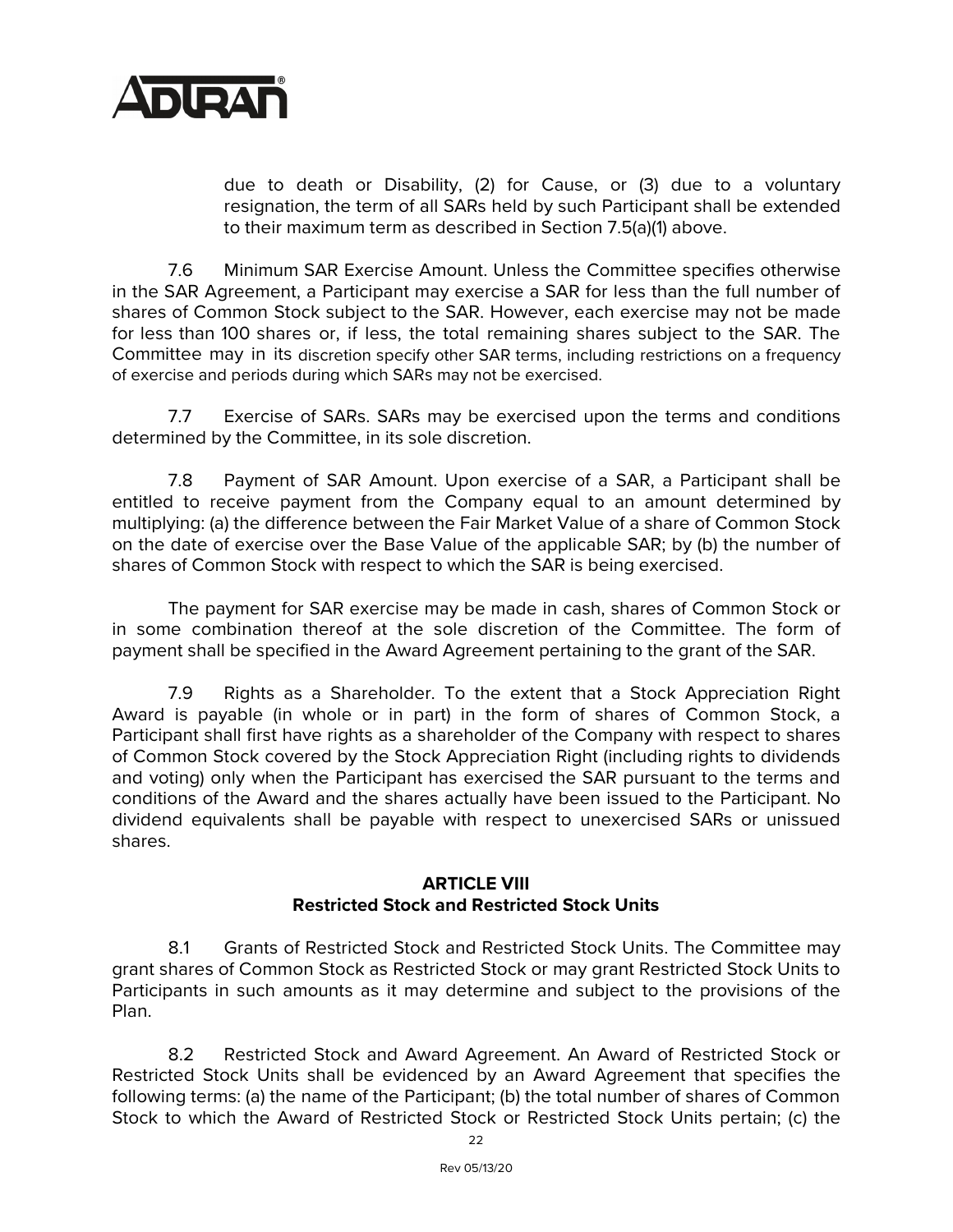

date as of which the Committee awarded the Restricted Stock or the Restricted Stock Unit; (d) the manner in which the Restricted Stock or Restricted Stock Units will become vested, nonforfeitable and transferable and a description of any restrictions applicable to the Restricted Stock or the Restricted Stock Units; (e) for RSUs, when RSUs will be settled after they vest; and (f) the Beneficiary of the Participant.

- 8.3 Vesting.
- (a) General Schedule. Subject to paragraph (b) below, each Award of Restricted Stock or Restricted Stock Units shall become vested and nonforfeitable according to the following schedule, measured from the date of grant:

| <b>Anniversary of</b><br>the date of<br>grant: | <b>Vested</b><br>percentage: |
|------------------------------------------------|------------------------------|
| One-year anniversary                           | 25%                          |
| Two-year anniversary                           | 25%                          |
| Three-year<br>anniversary                      | 25%                          |
| Four-year<br>anniversary                       | 25%                          |

(b) Other Vesting Requirements. The Committee may specify another vesting schedule in the Award Agreement, whether time-based or performancebased and with any other conditions, restrictions and contingencies as it determines, in its sole discretion, *provided* that such schedule may not result in vesting of any portion of the Award of Restricted Stock or Restricted Stock Units before the one

(1) year anniversary of its date of grant, except in the event of the Participant's death or Disability or pursuant to Committee action taken in connection with a Change of Control as described in Section 4.3(b) above. The Committee may designate a single goal criterion or multiple goal criteria for performance measurement purposes. Notwithstanding the foregoing, the Committee (or the CEO pursuant to the delegation described in Section 3.6) may in its discretion in connection with a Participant's Separation from Service, accelerate the vesting of any Award of Restricted Stock or Restricted Stock Units held by the Participant or permit the continued vesting of such Award of Restricted Stock or Restricted Stock Units on the vesting schedule set forth in the Participant's Award Agreement; *provided, however,* that any such extension must comply with Code Section 409A and the Delay Period (as defined in Section 10.16) for specified employees. Other than as provided in the preceding sentences, if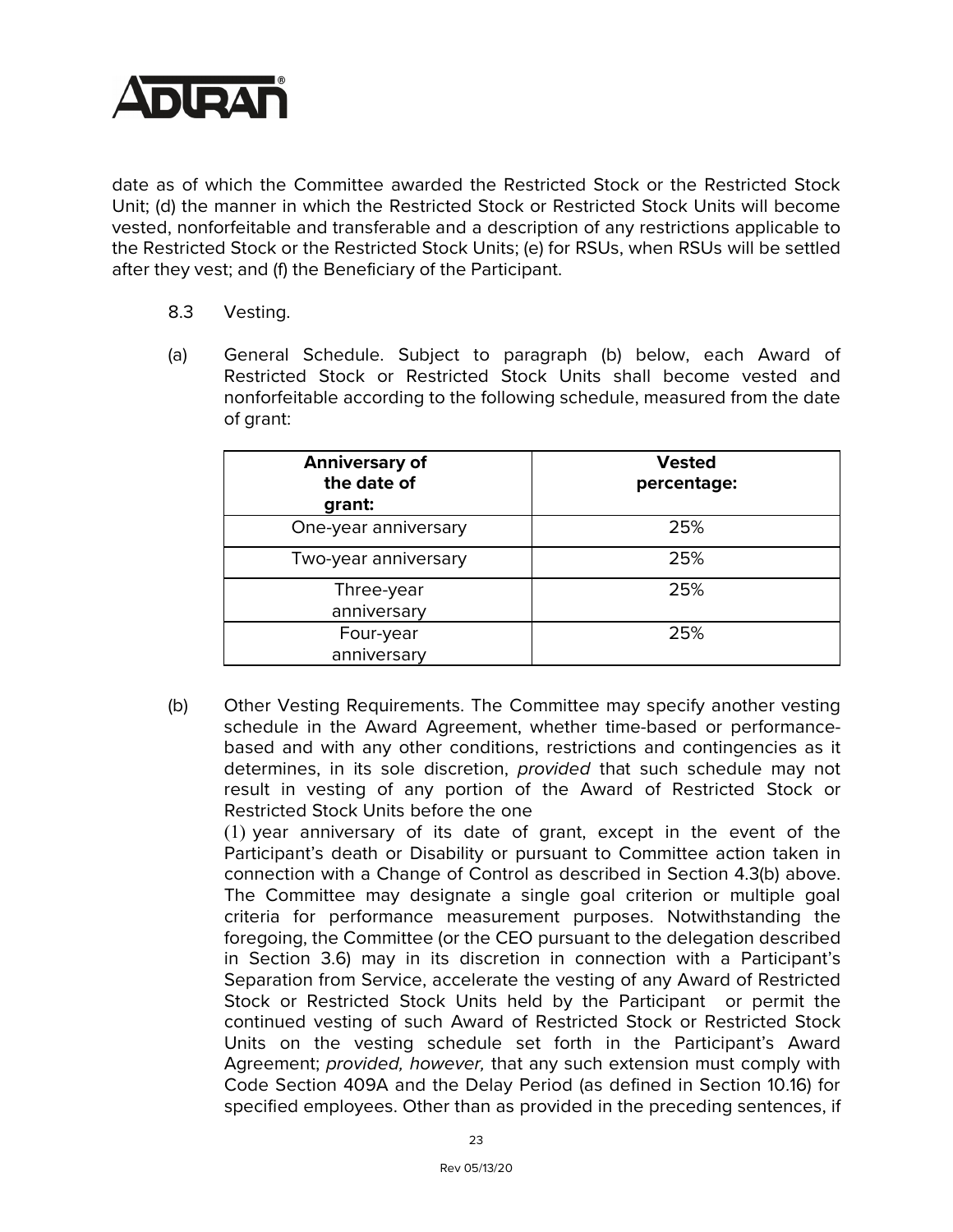

a Participant Separates from Service, his or her rights to all Restricted Stock or Restricted Stock Units that have not yet vested shall cease immediately.

- 8.4 Delivery of Restricted Stock.
- (a) Issuance. The Company shall issue the shares of Restricted Stock within a reasonable period of time after approval of the Restricted Stock Award; provided, that if any law or regulation requires the Company to take any action (including, but not limited to, the filing of a registration statement under the Securities Act and causing such registration statement to become effective) with respect to such shares before the issuance thereof, then the date of delivery of the shares shall be extended for the period necessary to take such action. As long as any restrictions apply to the Restricted Stock, the shares of Restricted Stock shall be held by the Committee in uncertificated form in a restricted account.
- (b) Legend. Unless the certificate representing shares of the Restricted Stock is deposited with a custodian (as described in this Section), each certificate shall bear the following legend (in addition to any other legend required by law):

"The transferability of this certificate and the shares represented hereby are subject to the restrictions, terms and conditions (including forfeiture and restrictions against transfer) contained in the ADTRAN, Inc. 2020 Employee Stock Incentive Plan and an Award Agreement dated , between and ADTRAN, Inc. The Plan and the Award Agreement are on file in the office of the Corporate Secretary of ADTRAN, Inc."

Such legend shall be removed or canceled from any certificate evidencing shares of Restricted Stock as of the date that such shares become nonforfeitable.

(c) Deposit with Custodian. As an alternative to delivering a stock certificate to the Participant, the Committee may deposit or transfer such shares electronically to a custodian designated by the Committee. The Committee shall cause the custodian to issue a receipt for the shares to the Participant for any Restricted Stock so deposited. The custodian shall hold the shares and deliver the same to the Participant in whose name the Restricted Stock evidenced thereby are registered only after such shares become nonforfeitable.

8.5 Settlement of RSUs. Except as otherwise provided in the Award Agreement and in accordance with Code Section 409A, RSUs shall generally be settled in shares of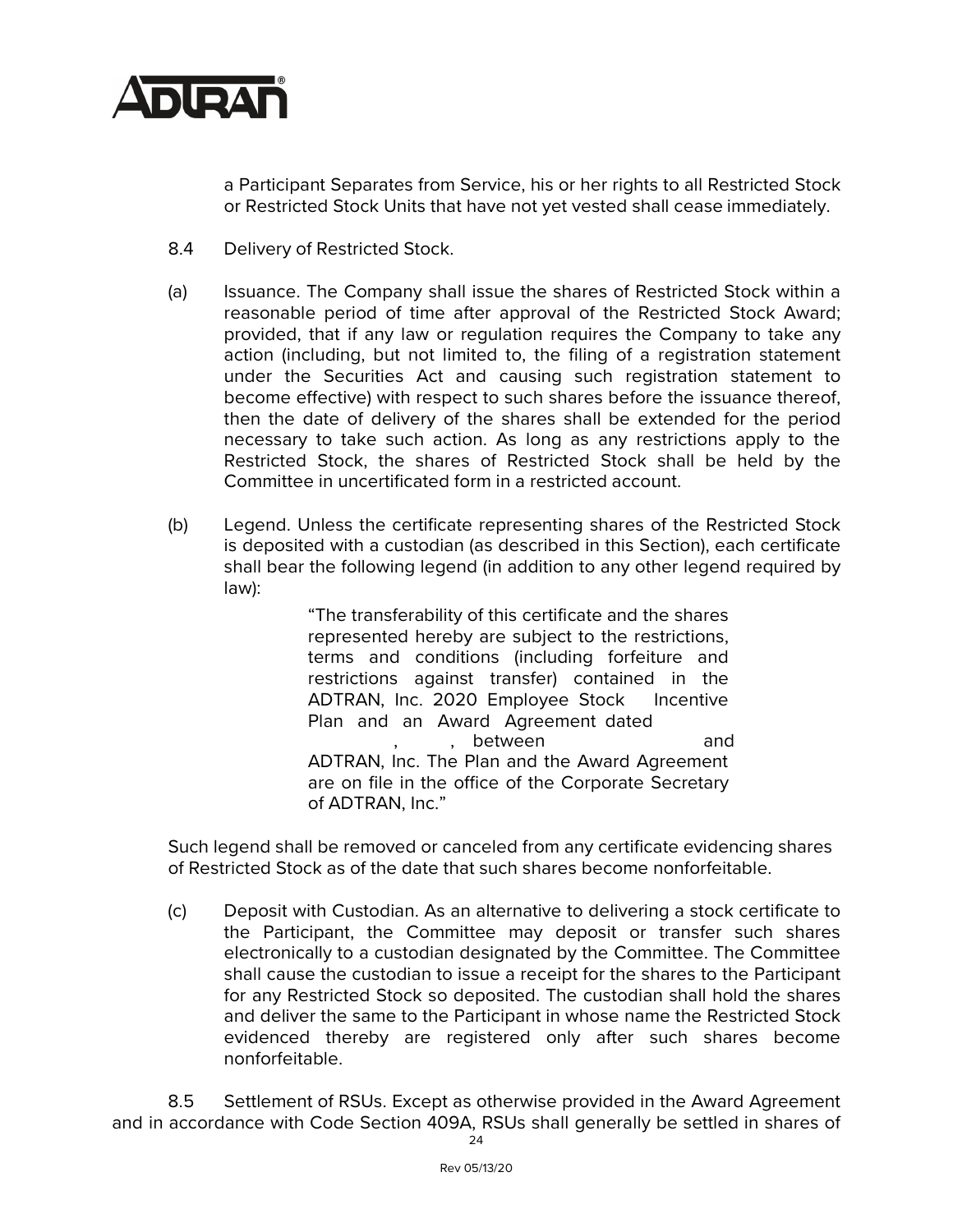

Common Stock immediately following the date they vest; provided that the Committee may specify in the applicable Award Agreement that settlement shall be in cash or in a combination of Common Stock and cash.

8.6 Shareholder Rights for Restricted Stock. Upon issuance of shares of Restricted Stock, the Participant shall have immediate rights of ownership in the shares of Restricted Stock, including the right to vote the shares and the right to receive dividends with respect to the shares, notwithstanding any outstanding restrictions on the Restricted Stock. With respect to dividends, the Committee may apply any restrictions that it determines, in its sole discretion, to dividends paid on shares of Common Stock which are still subject to vesting, and such dividends shall be paid to the Participant when the underlying shares of Restricted Stock with respect to such dividends vest.

8.7 Shareholder Rights for RSUs; Dividend Credits. Unless otherwise designated by the Committee in the Award Agreement, the Participant shall have no shareholder rights with respect to the shares of Common Stock subject to the RSU, including any voting and dividend rights, until actual shares of Common Stock are issued upon settlement of such RSU Award. However, the Committee may designate that the unvested portion of an RSU Award is eligible for dividend credits, in which case such dividend credits shall be paid when such underlying shares of Common Stock subject to the RSU Award are issued to the Participant.

#### **ARTICLE IX**

## **Amendment and Termination of Plan and Plan Awards**

9.1 Amendment and Termination By the Board. Subject to Section 9.2 below, the Board shall have the power at any time to add to, amend, modify or repeal any of the provisions of the Plan, to suspend the operation of the entire Plan or any of its provisions for any period or to terminate the Plan in whole or in part. In the event of any such action, to the extent it determines necessary to administer the Plan, the Committee shall prepare written procedures which, when approved by the Board, shall govern the administration of the Plan resulting from such addition, amendment, modification, repeal, suspension or termination. No Award Agreement may be amended to reprice or constructively reprice any Award.

9.2 Restrictions on Amendment and Termination. Notwithstanding the provisions of Section 9.1 above, the following restrictions shall apply to the Board's authority under Section

9.1 above:

(a) Prohibition Against Adverse Effects on Outstanding Awards*.* No addition, amendment, modification, repeal, suspension or termination shall adversely affect, in any way, the rights of a Participant who has an outstanding Award without the consent of such Participant. The Committee shall not amend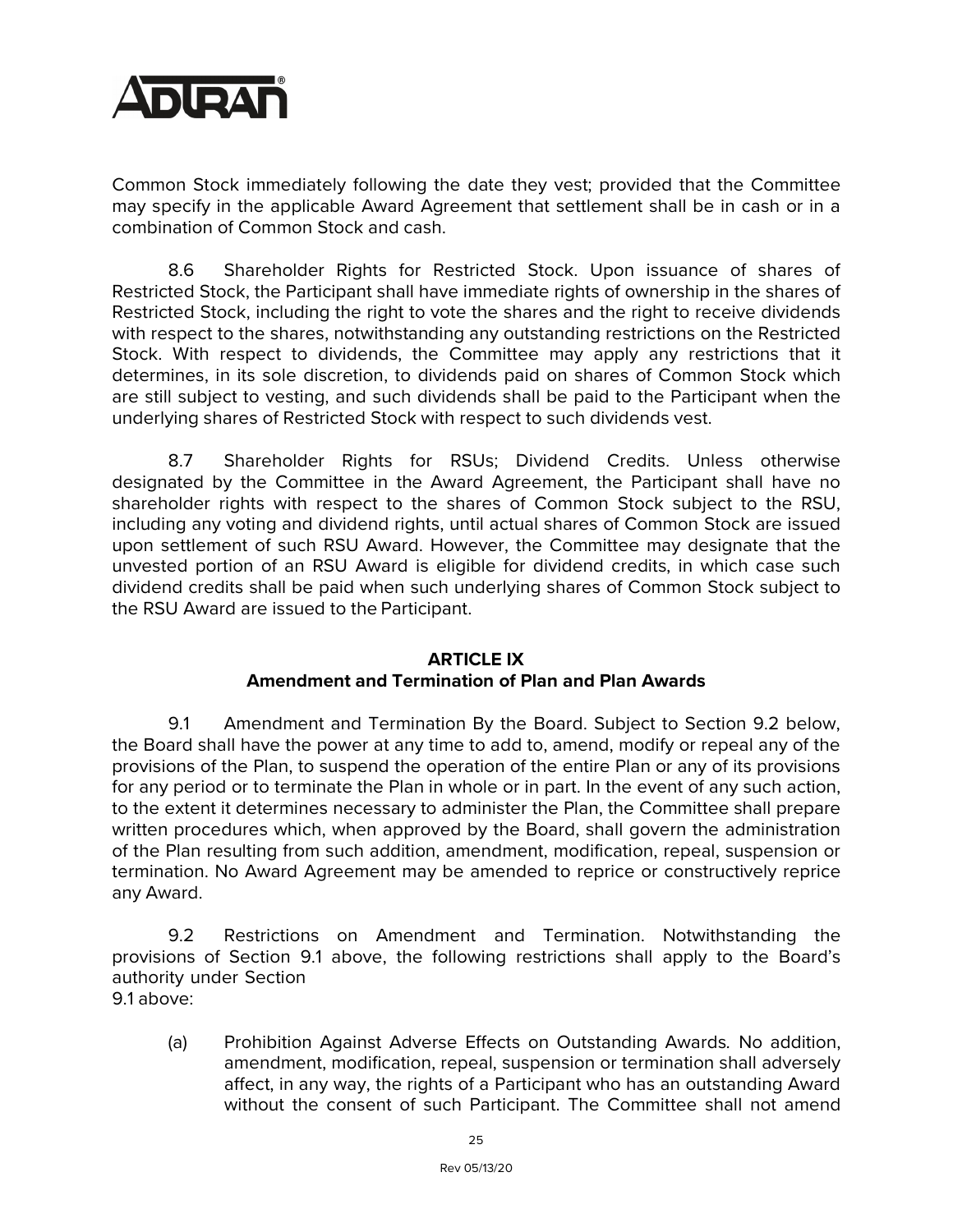

any Award Agreement that it previously has authorized under the Plan that adversely affects the Participant's rights or benefits under an Award without the written (or electronic) consent of the Participant holding such Award.

(b) Shareholder Approval Required for Certain Modifications. No modification or amendment of the Plan may be made without the prior approval of the shareholders of the Company if (1) such modification or amendment would cause the applicable portions of the Plan to fail to qualify as an ISO plan pursuant to Code Section 422, (2) such modification or amendment would materially increase the benefits accruing to Participants under the Plan, (3) such modification or amendment would materially increase the number of securities which may be issued under the Plan, (4) such modification or amendment would materially modify the requirements as to eligibility for participation in the Plan or (5) such approval is necessary with respect to tax, securities or other applicable laws or the applicable rules or regulations of any stock exchange or the NASDAQ National Market System. Clauses (2), (3) and (4) of the preceding sentence shall be interpreted in accordance with the provisions of paragraph (b)(2) of Rule 16b-3. Shareholder approval shall be made by a majority of the votes cast at a duly held meeting at which a quorum representing a majority of all outstanding voting stock is, either in person or by proxy, present and voting, or by the written consent in lieu of a meeting of the holders of a majority of the outstanding voting stock or such greater number of shares of voting stock as may be required by the Company's articles or certificate of incorporation and bylaws and by applicable law; provided, however, that for modifications described in clauses (2), (3) and

(4) above, such shareholder approval, whether by vote or by written consent in lieu of a meeting, must be solicited substantially in accordance with the rules and regulations in effect under Section 14(a) of the Exchange Act as required by paragraph (b)(2) of Rule 16b-3.

#### **ARTICLE X Plan Operation**

10.1 *Beneficiary.* Upon a Participant's death, the Participant's Beneficiary shall be determined as follows:

(a) *Designation of Beneficiary*. A Participant's Beneficiary shall be the person who is last designated in writing by the Participant as such Participant's Beneficiary hereunder. A Participant shall designate his or her original Beneficiary in writing (on paper or electronically) on the form provided by the Committee. Any subsequent modification of the Participant's Beneficiary shall be on the form provided by the Committee. A designation of Beneficiary shall be effective when the properly completed form is received *and* accepted by the Committee (or its designee), as determined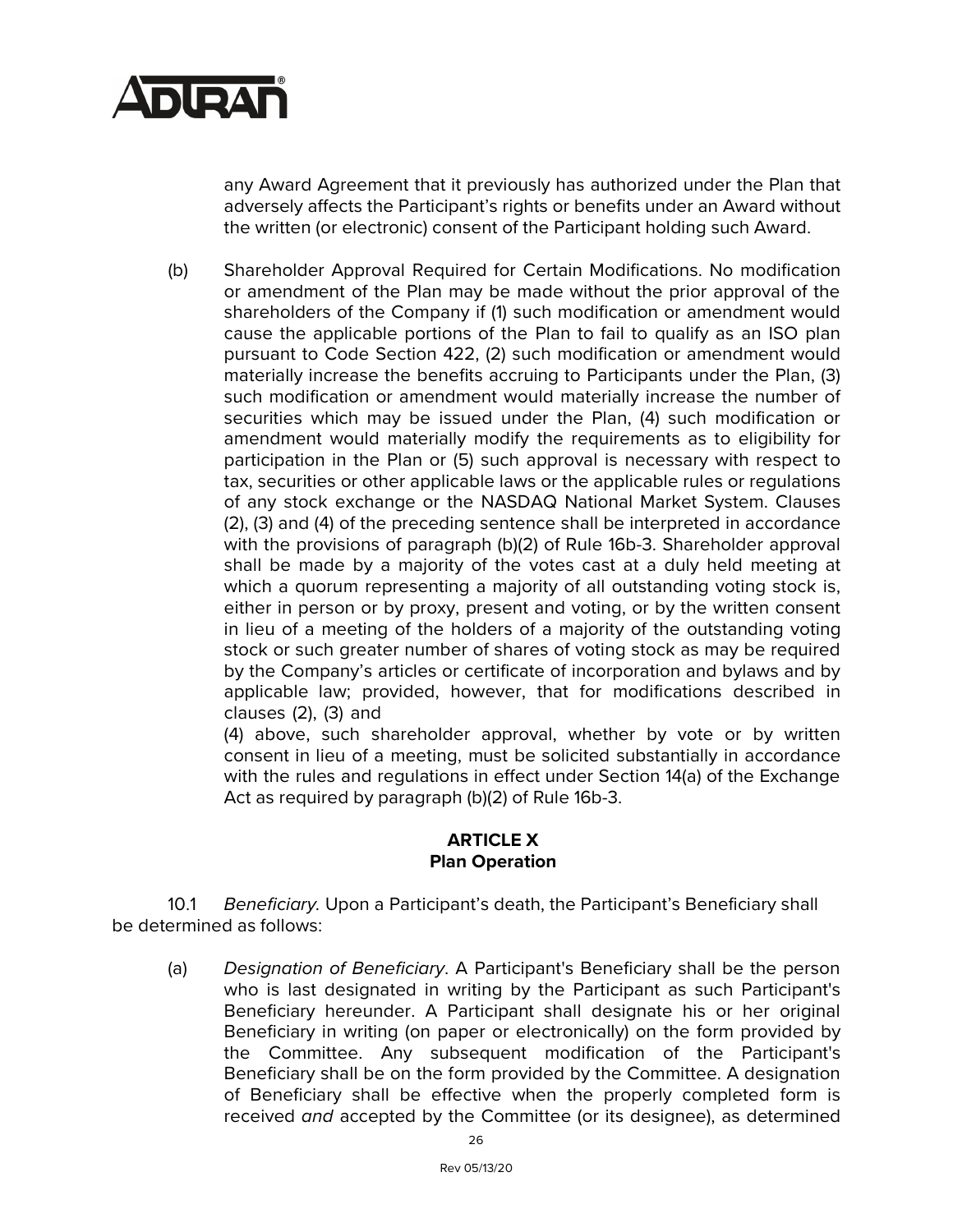

in the Committee's (or its delegate's) sole discretion.

- (b) *No Designated Beneficiary.* If no Beneficiary has been validly designated by a Participant, or the Beneficiary designated by the Participant is no longer living or in existence at the time of the Participant's death, then the Participant's Beneficiary shall be deemed to be the Participant's legal spouse under applicable state law, or if none, the Participant's estate.
- (c) *Designation of Multiple Beneficiaries.* A Participant may, consistent with subsection (a) above, designate more than one person as a Beneficiary if, for each such Beneficiary, the Participant also designates a percentage of the Participant's Award to be transferred to such Beneficiary upon the Participant's death. Unless otherwise specified by the Participant, any designation by the Participant of multiple Beneficiaries shall be interpreted as a designation by the Participant that each such Beneficiary (to the extent such Beneficiary is alive or in existence as of the Participant's date of death) should be entitled to an equal percentage of the Participant's Award. Each Beneficiary shall have complete and non-joint rights with respect to the portion of a Participant's Award to be transferred to such Beneficiary upon the Participant's death.
- (d) *Contingent Beneficiaries.* A Participant may designate one or more contingent Beneficiaries to receive all or a portion of the Participant's Award in the event that all of the Participant's original Beneficiaries should predecease the Participant. In the event that one or more original Beneficiaries predeceases the Participant, then the remaining original Beneficiaries specified above shall be entitled to the share of such deceased Beneficiary in direct proportion to their designated shares.
- 10.2 Compliance with Other Laws and Regulations.
- (a) The Company shall not be required to sell or issue any shares of Common Stock under any Award if the sale or issuance of such shares would constitute a violation by the Participant or the Company of any provision of any law or regulation of any governmental authority, including without limitation any federal or state securities laws or regulations. If at any time the Company shall determine, in its discretion, that the listing, registration or qualification of any shares subject to an Award upon any securities exchange or under any governmental regulatory body is necessary or desirable as a condition of, or in connection with, the issuance or purchase of shares hereunder, no shares of Common Stock may be issued or sold to the Participant exercising a Stock Option or SAR unless such listing, registration, qualification, consent or approval shall have been effected or obtained free of any conditions not acceptable to the Company, and any delay caused thereby shall in no way affect the date of termination of the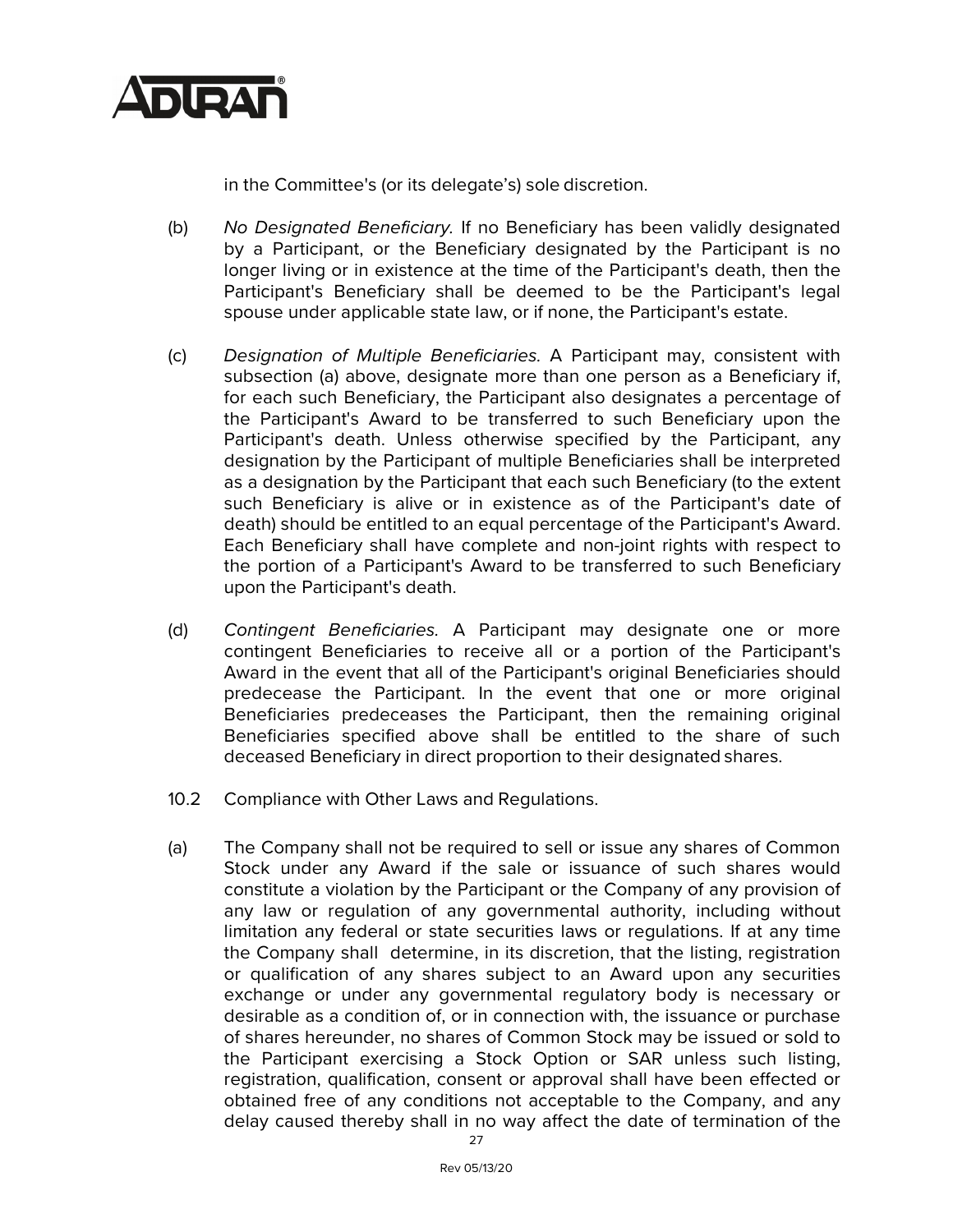

Award.

- (b) In connection with the Securities Act, upon the exercise of any Option or SAR or the delivery of any shares of Common Stock underlying an Award, unless a registration statement under the Securities Act is in effect with respect to the shares of Common Stock covered by such Award, the Company shall not be required to sell or issue such shares unless the Committee has received evidence satisfactory to it that the Participant or any other individual exercising a Stock Option may acquire such shares pursuant to an exemption from registration under the Securities Act.
- (c) The Company may, but shall in no event be obligated to, register any securities covered hereby pursuant to the Securities Act. The Company shall not be obligated to take any affirmative action in order to cause the exercise of a Stock Option or the issuance of shares of Common Stock pursuant to the Plan to comply with any law or regulation of any governmental authority. As to any jurisdiction that expressly imposes the requirement that a Stock Option or SAR shall not be exercisable until the shares of Common Stock covered by such Stock Option or SAR are registered or are exempt from registration, the exercise of such Stock Option or SAR (under circumstances in which the laws of such jurisdiction apply) shall be deemed conditioned upon the effectiveness of such registration or the availability of such an exemption.
- (d) The Company may require a Participant to submit evidence that the Participant is acquiring shares of Common Stock for investment purposes.

10.3 Rule 16b-3. During any time when the Company has a class of equity security registered under Section 12 of the Exchange Act, it is the intent of the Company that Awards and the vesting, exercise and settlement thereof qualify for the exemption provided by Rule 16b-3 under the Exchange Act. To the extent that any provision of the Plan or action by the Board or Committee does not comply with the requirements of Rule 16b-3, it shall be deemed inoperative to the extent permitted by law and deemed advisable by the Board, and shall not affect the validity of the Plan. In the event that Rule 16b-3 is revised or replaced, the Board may exercise its discretion to modify this Plan in any respect necessary to satisfy the requirements of, or to take advantage of any features of, the revised exemption or its replacement.

10.4 Tax Withholding. The Company and its Affiliates shall have the power and the right to deduct or withhold from amounts (including withholding any shares of Common Stock that otherwise would be issued on exercise or following the vesting of an Award) to the Participant by the Company or such Affiliate, or require a Participant to remit to the Company or such Affiliate as a condition of any Award, an amount (in cash or in kind, subject to the approval of the Company) sufficient to satisfy the minimum Federal, state and local taxes, domestic or foreign, required by law or regulation to be withheld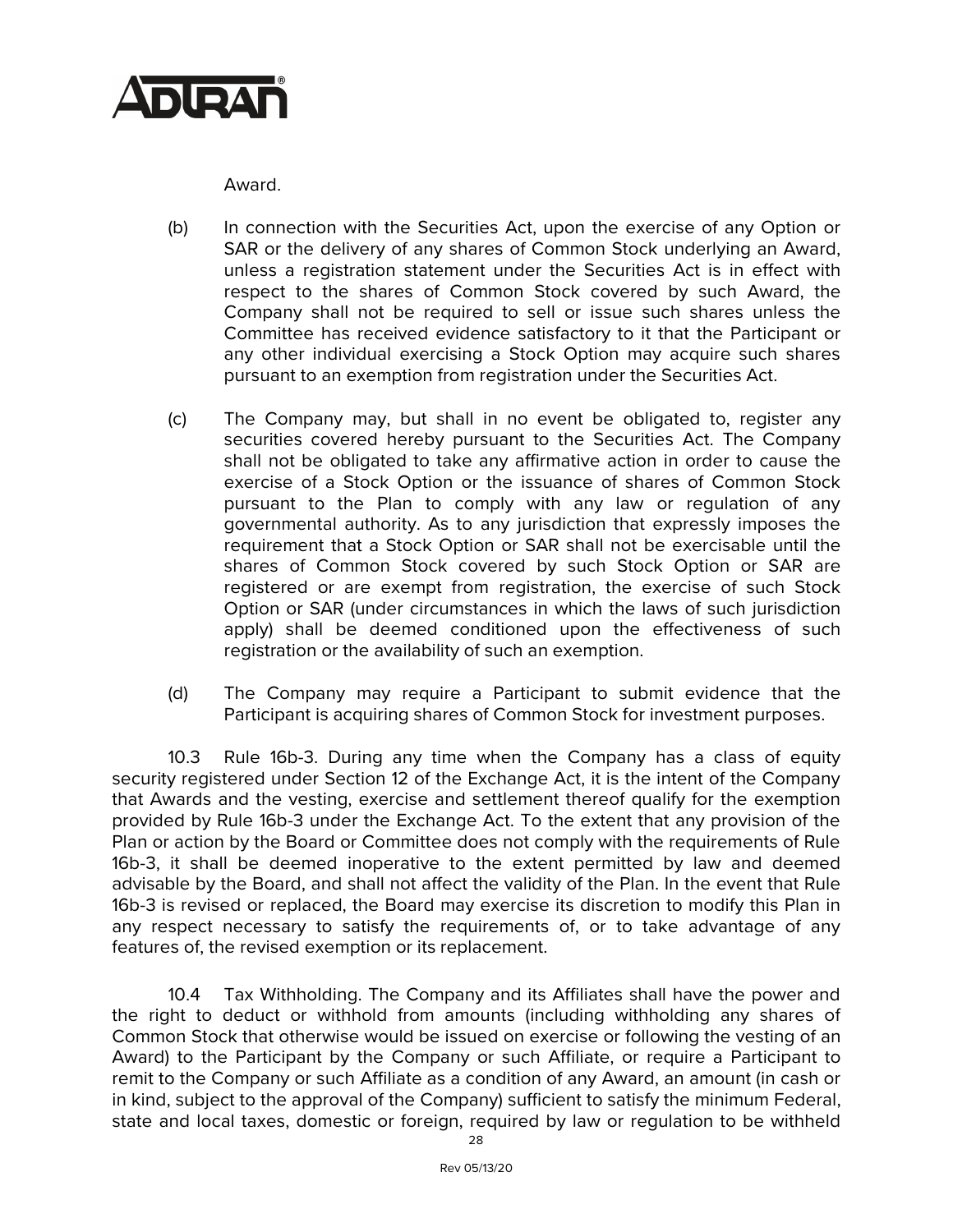

with respect to any taxable event arising as a result of the Plan. Notwithstanding the above, in the case of Stock Options and SARs, such tax withholding shall be accomplished as set forth in Sections 6.7 and 7.7.

10.5 Limitation of Implied Rights. No provision in the Plan or in any Award Agreement shall be construed to confer upon any individual the right to remain in the employ or service of the Company or any Affiliate, or to interfere in any way with any contractual or other right or authority of the Company or any Affiliate either to increase or decrease the compensation or other payments to any individual at any time, or to terminate any employment or other relationship between any individual and the Company or any Affiliate.

10.6 No Trust or Fund Created. Neither a Participant nor any other person shall, by reason of the Plan or any Award, acquire any right in or title to any assets, funds or property, other than the Common Stock of the Company or an Affiliate, including, without limitation, any specific funds, assets, or other property which the Company or its Affiliates, in its sole discretion, may set aside in anticipation of a liability under the Plan. A Participant shall have only a contractual right to the Common Stock underlying Awards granted under the Plan, unsecured by any assets of the Company or an Affiliate. Nothing contained in the Plan shall constitute a guarantee that the assets of the Company or its Affiliates shall be sufficient to pay any benefits to any person.

10.7 Nonexclusively of the Plan. Neither the adoption of the Plan nor the submission of the Plan to the Company's shareholders for approval shall be construed as creating any limitations upon the right and authority of the Board to adopt such other incentive compensation arrangements (which arrangements may be applicable either generally to a class or classes of individuals or specifically to a particular individual or particular individuals).

10.8 Conditions of Participation in the Plan. When the Committee makes an Award, it may require a Participant to execute (on paper or electronically) an Award Agreement in a form specified by the Committee, agreeing to the terms and conditions of the Award and to such additional terms and conditions, not inconsistent with the terms and conditions of the Plan, as the Committee may, in its sole discretion, prescribe. If there is a conflict between any provision of an Award Agreement and the Plan, the Plan shall control.

10.9 Notices; Evidence. In order for a Participant or other individual to give notice or other communication to the Committee, the notice or other communication shall be in the form specified by the Committee and delivered to the location designated by the Committee in its sole discretion. Anyone required to give evidence under the Plan may give such evidence by certificate, affidavit, document or other information which the person acting on the evidence considers pertinent, reliable and signed, made or presented (on paper or electronically) by the proper party or parties.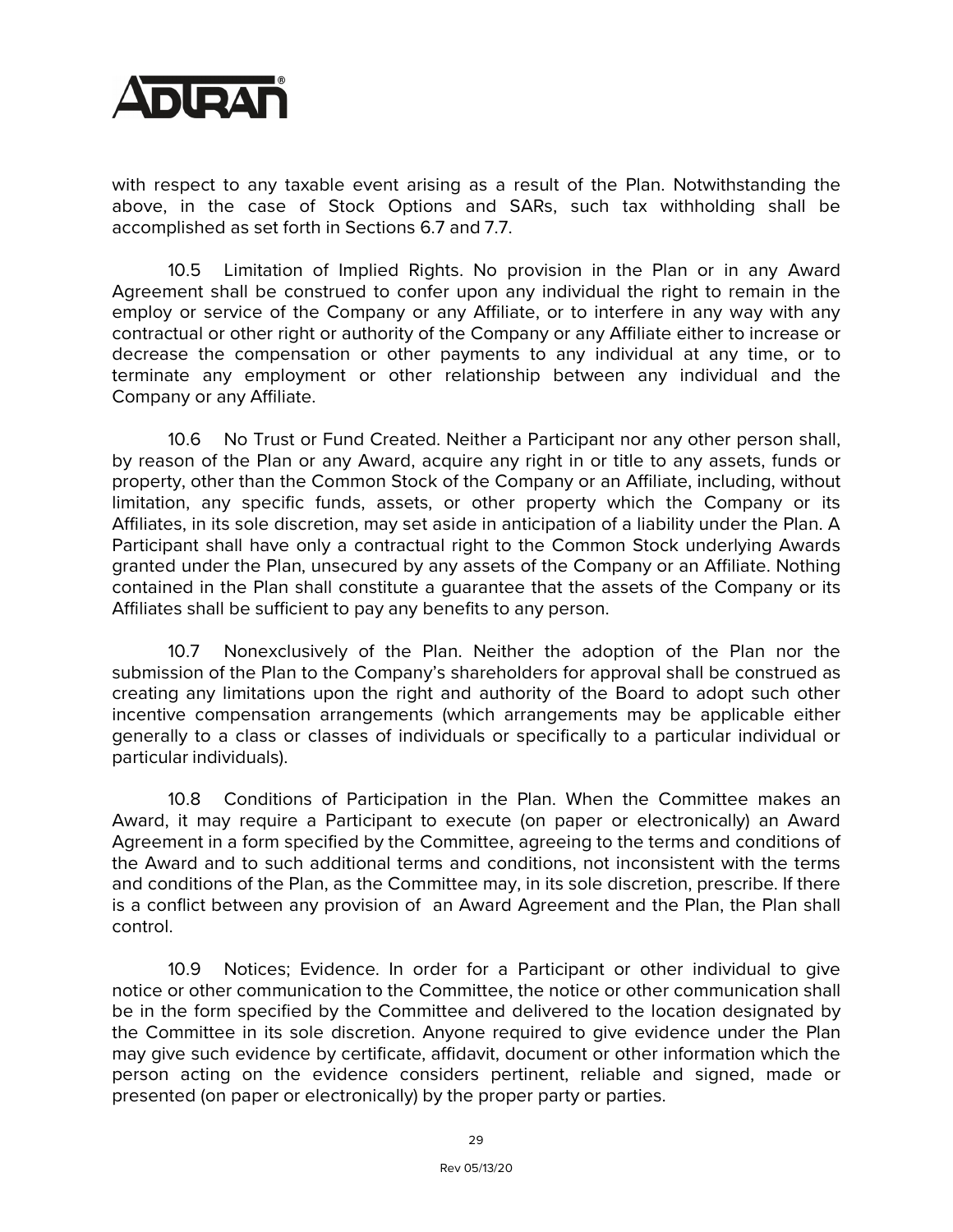

10.10 Gender and Number. Words in any gender shall include any other gender, words in the singular shall include the plural and the plural shall include the singular.

10.11 Headings. The headings in this Plan are for convenience of reference. Headings are not a part of the Plan and shall not be considered in the construction hereof.

10.12 Legal References. Any reference in this Plan to a provision of law which is later revised, modified, finalized or redesignated, shall automatically be considered a reference to such revised, modified, finalized or redesignated provision of law.

10.13 No Rights to Perform Services. Nothing contained in the Plan, or any modification thereof, shall be construed to give any individual any rights to perform services for the Company or any of its Affiliates.

10.14 Unfunded Arrangement. The Plan shall not be funded, and except for reserving a sufficient number of authorized shares to the extent required by law to meet the requirements of the Plan, the Company shall not be required to establish any special or separate fund or to make any other segregation of assets to assure the payment of any grant under the Plan.

10.15 Clawback/Recovery. Subject to Code Section 409A, all Awards granted under the Plan will be subject to clawback, recovery, or recoupment, as determined by the Committee in its sole discretion, including but not limited to a reacquisition right with respect to previously granted Restricted Stock or other cash or property, (a) as provided in the Company's forfeiture policy implemented by the Company from time to time and applicable to all Officers and directors of the Company on the same terms and conditions, including without limitation, any such policy adopted to comply with the requirements of applicable law or the rules and regulations of any stock exchange applicable to the Company, (b) as is required by the Dodd- Frank Wall Street Reform and Consumer Protection Act, or other applicable law, (c) as provided in the applicable Award Agreement, and/or (d) to the extent that the Committee determines that the Participant has been involved in the altering, inflating, and/or inappropriate manipulation of performance/financial results or any other infraction of recognized ethical business standards, or that the Participant has willfully engaged in any activity injurious to the Company, or the Participant's Separation from Service with the Company or its Affiliates is for Cause. No recovery of compensation under this Section will be an event giving rise to a right to resign for "good reason" or "constructive termination" (or similar term) under any agreement with the Company or any of its Affiliates.

10.16 Code Section 409A. Although the Company does not guarantee to a Participant any particular tax treatment of an Award, Awards are intended to comply with, or be exempt from, the requirements of Code Section 409A, to the extent it applies. The Plan and each Award Agreement will be construed and interpreted in accordance with such intent, except as otherwise determined in the sole discretion of the Committee. In